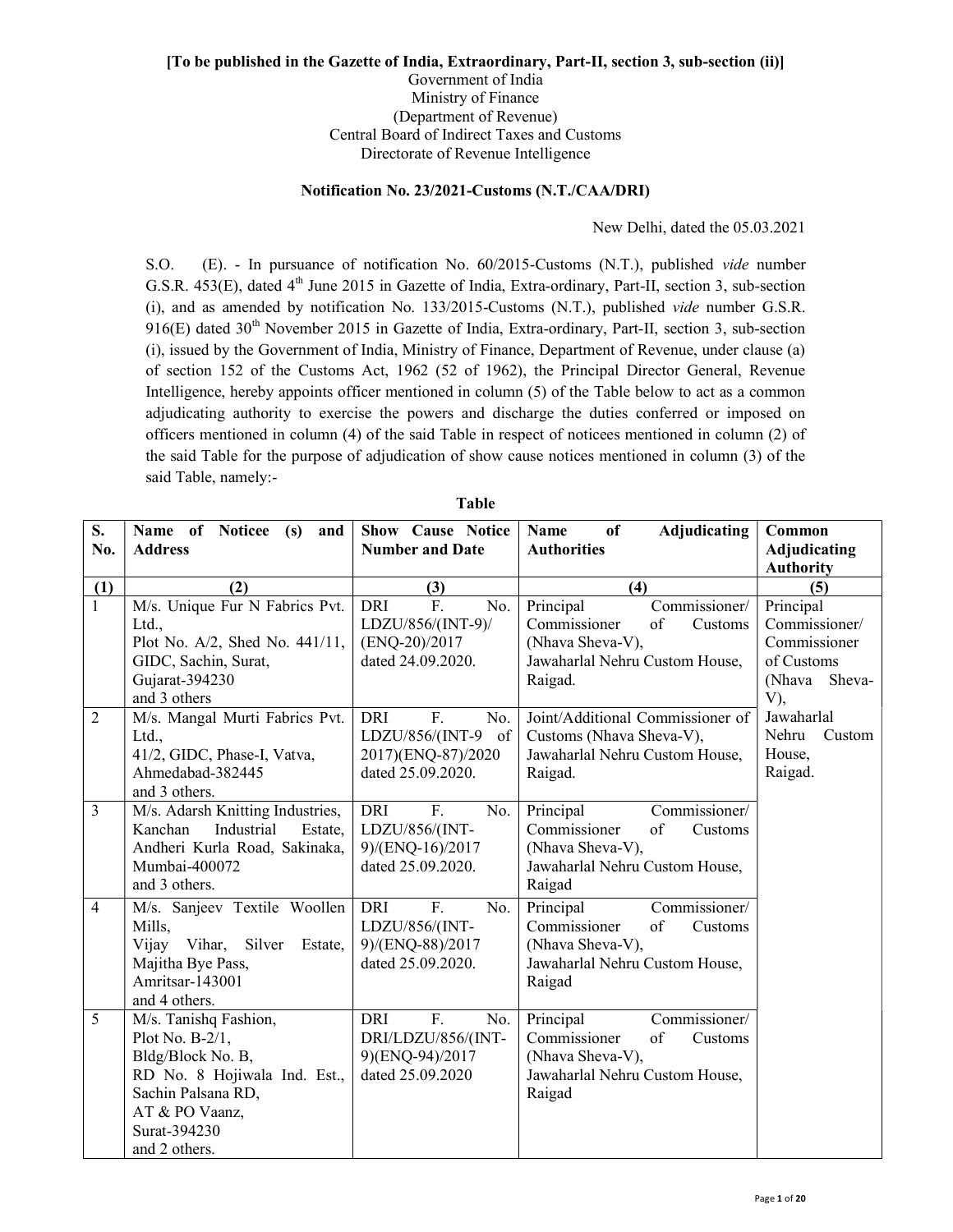| 6      | M/s. Mahalaxmi Traders,                           | F.<br>No.<br>DRI                             | Commissioner/<br>Principal                                   |
|--------|---------------------------------------------------|----------------------------------------------|--------------------------------------------------------------|
|        | Shop No. 3, Building No. 36,                      | DRI/LDZU/856/(INT-                           | Commissioner<br>of<br>Customs                                |
|        | 2 <sup>nd</sup> Floor, Shastri Market,            | 9)(ENQ-89)/20                                | (Nhava Sheva-V),                                             |
|        | Amritsar-143001                                   | dated 25.09.2020                             | Jawaharlal Nehru Custom House,                               |
|        | and 2 others.                                     |                                              | Raigad                                                       |
| $\tau$ | M/s. R. V. Knit Tex,                              | DRI<br>F.<br>No.                             | Joint/Additional Commissioner of                             |
|        | Plot No. P-44 & 45,<br>Weal Park,                 | DRI/LDZU/856/(INT-<br>of<br>2017)/(ENQ-<br>9 | Customs (Nhava Sheva-V),<br>Jawaharlal Nehru Custom House,   |
|        | C/O<br>Sayan<br>Textile<br>Park,                  | 103)/2020                                    | Raigad.                                                      |
|        | Icchapore,                                        | dated 28.09.2020                             |                                                              |
|        | Surat-394510                                      |                                              |                                                              |
|        | and 3 others.                                     |                                              |                                                              |
| 8      | M/s. Coral Industries,                            | <b>DRI</b><br>F.<br>No.                      | Principal<br>Commissioner/                                   |
|        | Block No. 166/B,                                  | LDZU/856/INT-                                | Commissioner<br>of<br>Customs                                |
|        | Sub Plot No. 559,                                 | 9)/ENQ-91/2020/991-                          | (Nhava Sheva-V),                                             |
|        | Om Textile Park, Kamrej,<br>Surat-394180          | 998<br>dated 28.09.2020                      | Jawaharlal Nehru Custom House,                               |
|        | and 4 others.                                     |                                              | Raigad                                                       |
| 9      | M/s. Formative Tex Fab,                           | <b>DRI</b><br>F.<br>No.                      | Principal<br>Commissioner/                                   |
|        | Plot No. B-2/28,                                  | LDZU/856/(INT-9<br>of                        | Commissioner<br>of<br>Customs                                |
|        | Sachin Udhyog Nagar,                              | 2017)/(ENQ-                                  | (Nhava Sheva-V),                                             |
|        | Sahakari Mandali Ltd.,                            | 100)/2020                                    | Jawaharlal Nehru Custom House,                               |
|        | Hojiwala Indl. Est.,                              | dated 28.09.2020.                            | Raigad.                                                      |
|        | Vanz, Sachin,                                     |                                              |                                                              |
|        | Surat-394230<br>and 3 others.                     |                                              |                                                              |
| 10     | M/s. Greenline Ecofab Pvt. Ltd.,                  | F.<br><b>DRI</b><br>No.                      | Principal<br>Commissioner/                                   |
|        | 406, Jeevan Deep,                                 | LDZU/856/(INT-9)                             | Commissioner<br>of<br>Customs                                |
|        | Opp. Sub Jail, Ring Road,                         | (ENQ-29)/2017                                | (Nhava Sheva-V),                                             |
|        | Surat-395002                                      | dated 28.09.2020.                            | Jawaharlal Nehru Custom House,                               |
|        | and 3 others.                                     |                                              | Raigad.                                                      |
| 11     | M/s. S. G. Knitfab Pvt. Ltd.,                     | F.<br>No.<br><b>DRI</b>                      | Principal<br>Commissioner/                                   |
|        | Kh. No. 145/1, 145/2,                             | LDZU/856/(INT-                               | of<br>Commissioner<br>Customs                                |
|        | VPO Bal Kalan, Majitha Road,                      | 9)(ENQ-96)/2017                              | (Nhava Sheva-V),                                             |
|        | Amritsar-143001<br>and 3 others.                  | dated 28.09.2020                             | Jawaharlal Nehru Custom House,<br>Raigad                     |
|        |                                                   |                                              |                                                              |
| 12     | M/s. Shiv Shakti Knit Fab,<br>Kh. No. 126/13,     | DRI<br>F.<br>No.<br>LDZU/856/ (INT-9 of      | Joint/Additional Commissioner of<br>Customs (Nhava Sheva-V), |
|        | Vill. Bal Kalan, Majitha Road,                    | 2017) (ENQ-95)/2020                          | Jawaharlal Nehru Custom House,                               |
|        | Amritsar-143001                                   | dated 29.09.2020.                            | Raigad.                                                      |
|        | and 3 others.                                     |                                              |                                                              |
| 13     | M/s. Satnam Fabrics,                              | <b>DRI</b><br>F.<br>No.                      | Principal<br>Commissioner/                                   |
|        | 51-52, Shree Karmeshwar Ind.                      | LDZU/856/(INT-                               | Commissioner<br>of<br>Customs                                |
|        | Kanyashi<br>Est.,<br>Nr.<br>Road,                 | 9/2017<br>(ENQ-                              | (Nhava Sheva-V),                                             |
|        | Pipodara,                                         | 104)/2020                                    | Jawaharlal Nehru Custom House,                               |
|        | Surat-394110                                      | dated 29.09.2020.                            | Raigad                                                       |
| 14     | and 3 others.<br>M/s. Gopinath Knitfab Pvt. Ltd., | <b>DRI</b><br>F.<br>No.                      | Commissioner/<br>Principal                                   |
|        | 448, $4^{\text{th}}$ Floor,                       | LDZU/856/(INT-9 of                           | Commissioner<br>of<br>Customs                                |
|        | Ajanta Shopping, Arcade,                          | 2017)/(ENQ-97)/2020                          | (Nhava Sheva-V),                                             |
|        | Ring Road, Surat-395002                           | dated 29.09.2020.                            | Jawaharlal Nehru Custom House,                               |
|        | and 3 others.                                     |                                              | Raigad                                                       |
| 15     | M/s. Coral Knitfab,                               | F.<br>DRI<br>No.                             | Commissioner/<br>Principal                                   |
|        | Block No. 166/B,                                  | LDZU/856/(INT-9<br>of                        | Commissioner<br>of<br>Customs                                |
|        | Sub Plot No. 559,                                 | 2017)/(ENQ-90)/2020                          | (Nhava Sheva-V),                                             |
|        | Om Textile Park, Kamrej,                          | dated 29.09.2020.                            | Jawaharlal Nehru Custom House,                               |
|        | Surat-394180                                      |                                              | Raigad                                                       |
|        | and 4 others.                                     |                                              |                                                              |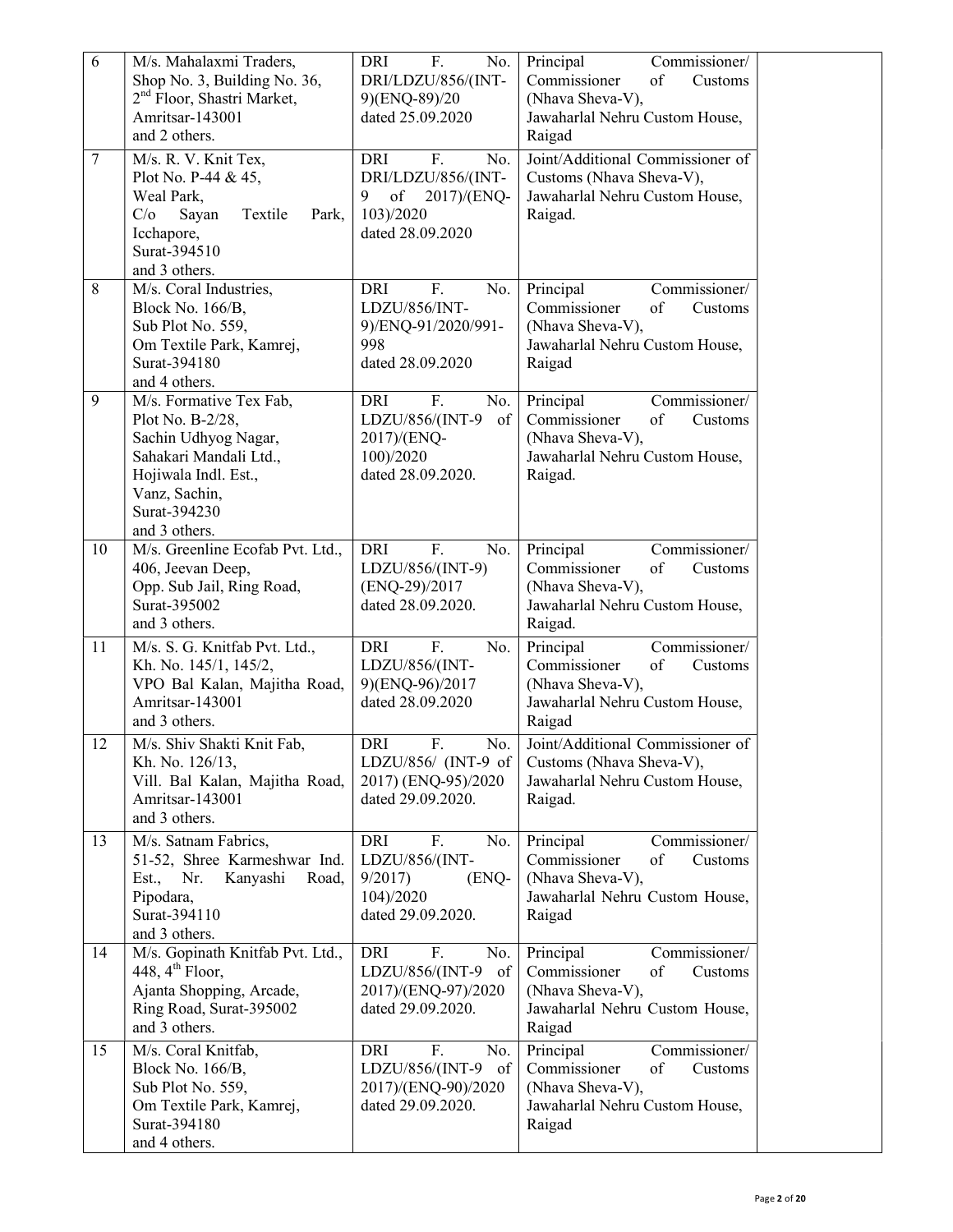| 16       | M/s. Pranav Tex,                               | F.<br>No.               | Principal<br>Commissioner/       |
|----------|------------------------------------------------|-------------------------|----------------------------------|
|          | Block No., Plot No. 360/2,                     | DRI/LDZU/856/(INT-      | Commissioner<br>of<br>Customs    |
|          | New GIDC, Katargam,                            | 9 of 2017) (ENQ-        | (Nhava Sheva-V),                 |
|          | Surat-395004                                   | 105)/2020               | Jawaharlal Nehru Custom House,   |
|          | and 2 others.                                  | dated 29.09.2020        | Raigad.                          |
| 17       | M/s. Rushabh Silk,                             | DRI<br>F.<br>No.        | Commissioner/<br>Principal       |
|          | Block No., Plot No. 360/1,                     | LDZU/856/(INT-9 of      | Commissioner<br>of<br>Customs    |
|          | New GIDC, Katargam,                            | 2017)<br>(ENQ-          | (Nhava Sheva-V),                 |
|          | Surat-395004                                   |                         | Jawaharlal Nehru Custom House,   |
|          |                                                | 106)/2020               |                                  |
|          | and 2 others.                                  | dated 29.09.2020.       | Raigad                           |
| 18       | M/s. Sagar Knitters,                           | DRI<br>F.<br>No.        | Principal<br>Commissioner/       |
|          | 1858/16, Railway Crossing No.                  | LDZU/856/(INT-9 of      | Commissioner<br>of<br>Customs    |
|          | 2, Islamabad,                                  | 2017)<br>(ENQ-          | (Nhava Sheva-V),                 |
|          | Amritsar-143001                                | 101)/2020               | Jawaharlal Nehru Custom House,   |
|          | and 2 others.                                  | dated 29.09.2020.       | Raigad                           |
| 19       | M/s. Nayana Tex,                               | F.<br>No.               | Principal<br>Commissioner/       |
|          | 65, Jay Industrial<br>Estate-I,                | DRI/LDZU/856/(INT-      | Commissioner<br>of<br>Customs    |
|          | Anjana Farm,                                   | 9 of 2017) (ENQ-        | (Nhava Sheva-V),                 |
|          | O/s Kamela Darwaja,                            | 102)/2020               | Jawaharlal Nehru Custom House,   |
|          |                                                | dated 28/29.09.2020.    |                                  |
|          | Ring Road,                                     |                         | Raigad                           |
|          | Surat-395002                                   |                         |                                  |
|          | and 3 others.                                  |                         |                                  |
| 20       | M/s. Isha Knit Fab,                            | F.<br><b>DRI</b><br>No. | Commissioner/<br>Principal       |
|          | Plot No. G-16, 17, 18,                         | DRI/LDZU/856/(INT-      | Commissioner<br>of<br>Customs    |
|          | Sayan Textile Park,                            | 9 of 2017)/ (ENQ-       | (Nhava Sheva-V),                 |
|          | Icchapore, Pal,                                | 99)/2020                | Jawaharlal Nehru Custom House,   |
|          | Surat-394510                                   | dated 29/30.09.2020.    | Raigad.                          |
|          | and 3 others.                                  |                         |                                  |
| 21       | M/s. Madhusudan Prints Pvt.                    | <b>DRI</b><br>F.<br>No. | Commissioner/<br>Principal       |
|          | Ltd.,                                          | DRI/LDZU/856/(INT-      | Commissioner<br>of<br>Customs    |
|          |                                                |                         |                                  |
|          | Plot No. 258-260,                              | 9 of 2017)/ (ENQ-       | (Nhava Sheva-V),                 |
|          | Opp. Vipul Dyeing Road, Road                   | 108)/2020               | Jawaharlal Nehru Custom House,   |
|          | No. 2, GIDC, Sachin,                           | dated 29.09.2020        | Raigad                           |
|          | Surat-394230                                   |                         |                                  |
|          | and 4 others.                                  |                         |                                  |
| 22       | M/s. Gourav Suitings Pvt. Ltd.,                | F.<br>No.               | Principal<br>Commissioner/       |
|          | Plot No. AA 98, Road No. 10,                   | DRI/LDZU/856/(INT-      | Commissioner<br>of<br>Customs    |
|          | Near Mandli Office Dandi Road, 9 of 2017)(ENQ- |                         | (Nhava Sheva-V),                 |
|          | Hojiwala, Sachin,                              | 107)/2020<br>dated      | Jawaharlal Nehru Custom House,   |
|          |                                                |                         |                                  |
|          |                                                |                         |                                  |
|          | Surat-394230                                   | 29.09.2020              | Raigad                           |
|          | and 4 others                                   |                         |                                  |
|          | M/s. Best Knitting Mills Pvt.                  | F.<br>DRI<br>No.        | Principal<br>Commissioner/       |
|          | Ltd., C-5 & C-6, Shree Rajlaxmi                | LDZU/856/(INT-          | Commissioner<br>of<br>Customs    |
|          | Hi-Tech Park, Sonale Village,                  | 9)/(ENQ-23)/2017        | (Nhava Sheva-V),                 |
|          | Bhiwandi, Thane-421302                         | dated 29.09.2020        | Jawaharlal Nehru Custom House,   |
|          | and 3 others.                                  |                         | Raigad                           |
|          |                                                | F.                      |                                  |
|          | M/s. Global Knitfab,                           | DRI<br>No.              | Principal<br>Commissioner/       |
|          | 503, Empire Estate Building,                   | LDZU/856/(INT-9)        | Commissioner<br>of<br>Customs    |
|          | Ring Road, Surat-395002                        | $(ENQ-40)/2017$         | (Nhava Sheva-V),                 |
|          | and 4 others.                                  | dated 29.09.2020.       | Jawaharlal Nehru Custom House,   |
| 23<br>24 |                                                |                         | Raigad                           |
| 25       | M/s. Khurana Textiles Mills Pvt.               | F.<br>DRI<br>No.        | Joint/Additional Commissioner of |
|          | Ltd.,                                          | LDZU/856/(INT-          | Customs, Nhava Sheva-V,          |
|          | 6/A-81, Barodawala Mansion,                    | 9)/(ENQ-86)/2017        | Jawaharlal Nehru Custom House,   |
|          | $1st$ Floor, Worli,                            | dated 30.09.2020.       | Raigad.                          |
|          | Mumbai-400018                                  |                         |                                  |
|          | and another.                                   |                         |                                  |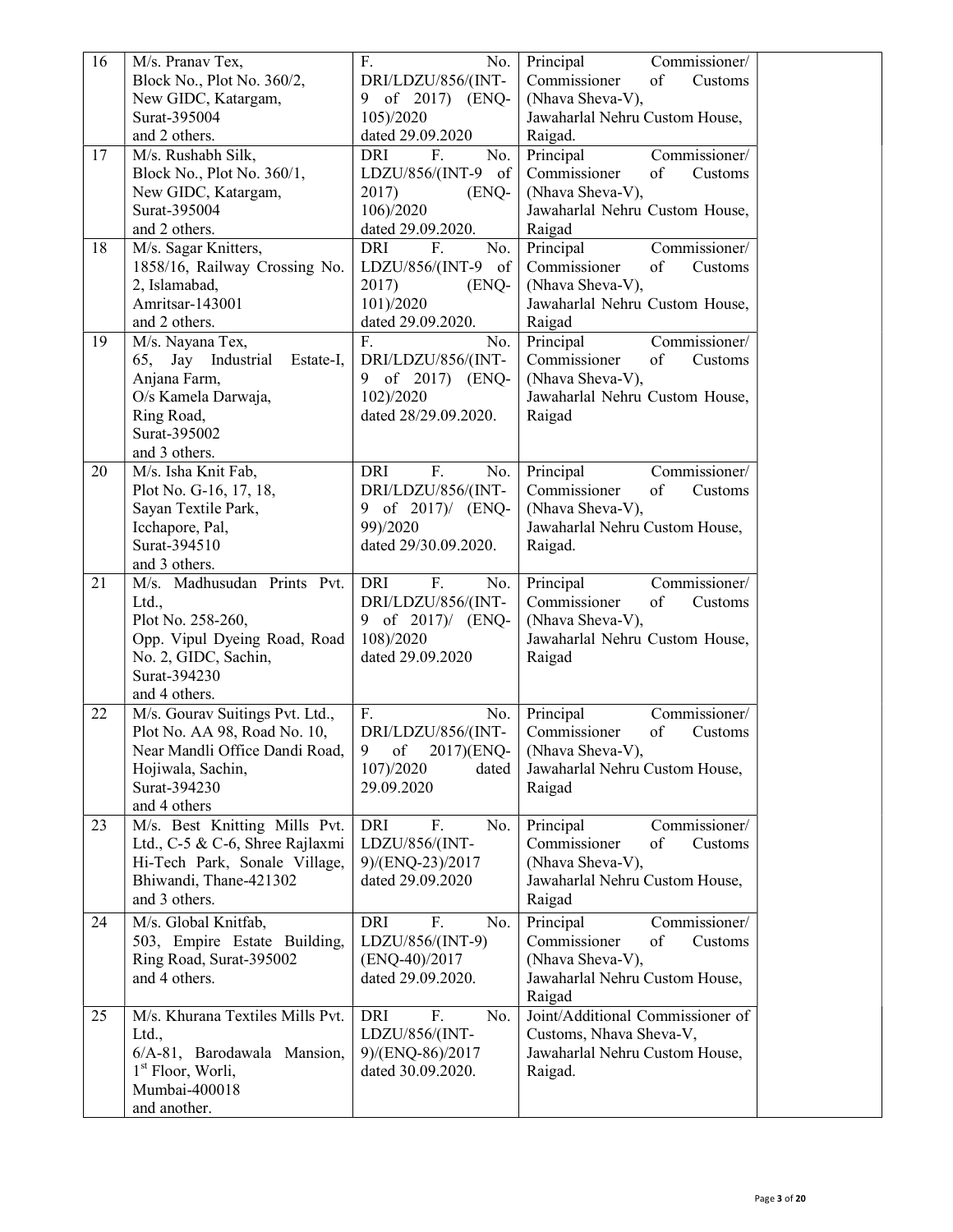| 26 | M/s. Pigeon Silk Mills,                                  | F.<br><b>DRI</b><br>No. | Joint/Additional Commissioner of           |  |
|----|----------------------------------------------------------|-------------------------|--------------------------------------------|--|
|    | Kabutarwala<br>Compound,                                 | LDZU/856/(INT-9)        | Customs (Nhava Sheva-V),                   |  |
|    | Visama Ni Gali, AK Road,                                 | (ENQ-62)/2017           | Jawaharlal Nehru Custom House,             |  |
|    | Surat-395008                                             | dated 30.09.2020        | Raigad.                                    |  |
|    | and 2 others.                                            |                         |                                            |  |
| 27 | M/s. Shree Ramroop Knitt Fab                             | DRI<br>F.<br>No.        | Commissioner/<br>Principal                 |  |
|    | Works,                                                   | LDZU/856/(INT-9)        | Commissioner<br>of<br>Customs              |  |
|    | <b>Block No. 141,</b>                                    | (ENQ-70)/2017           | (Nhava Sheva-V),                           |  |
|    | Vill. Tantithaiya,                                       | dated 30.09.2020.       | Jawaharlal Nehru Custom House,             |  |
|    | Taluka-Palsana,                                          |                         | Raigad.                                    |  |
|    | Surat-395002                                             |                         |                                            |  |
|    | and 2 others.                                            |                         |                                            |  |
| 28 | M/s. Bhagwati Arts,                                      | <b>DRI</b><br>F.<br>No. | Principal<br>Commissioner/                 |  |
|    | Plot No. 51-52,                                          | LDZU/856/(INT-9)        | Commissioner<br>of<br>Customs              |  |
|    | Shree Karmeshwar,                                        | (ENQ-27)/2017           | (Nhava Sheva-V),                           |  |
|    | Industrial Estate, Pipodara,                             | dated 30.09.2020.       | Jawaharlal Nehru Custom House,             |  |
|    | Surat-394110                                             |                         | Raigad                                     |  |
|    | and 4 others.                                            |                         |                                            |  |
| 29 | M/s. Shreebhav Polyknits Pvt.                            | <b>DRI</b><br>F.<br>No. | Commissioner/<br>Principal                 |  |
|    | Ltd.,                                                    | LDZU/856/(INT-          | Commissioner<br>of<br>Customs              |  |
|    | S. No. 184, Plot No. 13 & 14,                            | 9/2017<br>(ENQ-         | (Nhava Sheva-V),                           |  |
|    | At: Panjroli, Tal. Hansot,                               | 98)/2020                | Jawaharlal Nehru Custom House,             |  |
|    | Baruch-394280                                            | dated 29.09.2020        | Raigad.                                    |  |
|    | and 2 others.                                            |                         |                                            |  |
| 30 | M/s. Rohit Creation,                                     | <b>DRI</b><br>F.<br>No. | Commissioner/<br>Principal                 |  |
|    | Shop No. P/3005-8, 2 <sup>nd</sup> Floor,                | LDZU/856/(INT-9)        | Commissioner<br>of<br>Customs              |  |
|    | New<br>Bombay<br>Market                                  | (ENQ-18)/2017           | (Nhava Sheva-V),                           |  |
|    | Umarwada,<br>Surat-395010                                | dated 30.09.2020        | Jawaharlal Nehru Custom House,             |  |
|    | and 2 others.                                            |                         | Raigad.                                    |  |
| 31 |                                                          | F.<br><b>DRI</b><br>No. | Commissioner/                              |  |
|    | M/s. Sai Siddhi Trends,<br>3035, Trade House, Ring Road, | LDZU/856/(INT-9 of      | Principal<br>Commissioner<br>of<br>Customs |  |
|    | Surat-395002                                             | 2017)(ENQ-92)/2017      | (Nhava Sheva-V),                           |  |
|    | and 3 others                                             | dated 01.10.2020.       | Jawaharlal Nehru Custom House,             |  |
|    |                                                          |                         | Raigad                                     |  |
| 32 | M/s. Vikas Fabric Finers,                                | DRI<br>F.<br>No.        | Principal<br>Commissioner/                 |  |
|    | Shop No. 106,                                            | LDZU/856/(INT-          | Commissioner<br>of<br>Customs              |  |
|    | Jash Textile Market,                                     | 9)(ENQ-15)/2017         | (Nhava Sheva-V),                           |  |
|    | Ring Road,                                               | dated 08.10.2020.       | Jawaharlal Nehru Custom House,             |  |
|    | Surat-395002                                             |                         | Raigad                                     |  |
|    | and 3 others.                                            |                         |                                            |  |
| 33 | M/s. Surya Technofab LLP,                                | <b>DRI</b><br>F.<br>No. | Principal<br>Commissioner/                 |  |
|    | $C-3485,$<br>Kohinoor<br>Textile                         | LDZU/856/(INT-          | Commissioner<br>of<br>Customs              |  |
|    | Market, Ring Road,                                       | 9)(ENQ-12)/2017         | (Nhava Sheva-V),                           |  |
|    | Surat-395002                                             | dated 12.10.2020.       | Jawaharlal Nehru Custom House,             |  |
|    | and 3 others.                                            |                         | Raigad.                                    |  |
| 34 | M/s. SGP Techfab,                                        | F.<br><b>DRI</b><br>No. | Joint/Additional Commissioner of           |  |
|    | Block No. 124A, & 125, SY.                               | LDZU/856/(INT-9<br>of   | Sheva-V),<br>(Nhava<br>Customs             |  |
|    | No. 172, 174, 175,                                       | 2017)/(ENQ-             | Jawaharlal Nehru Custom House,             |  |
|    | Vill. Tantithaiya, Tal. Palsana,                         | 135)/2020               | Raigad.                                    |  |
|    | Surat-394315                                             | dated 09.11.2020.       |                                            |  |
|    | and 3 others.                                            |                         |                                            |  |
| 35 | M/s. Krishna Technofab Private                           | F.<br>DRI<br>No.        | Joint/Additional Commissioner of           |  |
|    | Limited,                                                 | LDZU/856/(INT-9<br>of   | Customs (Nhava Sheva-V),                   |  |
|    | 5909, Road No. 59, GIDC,                                 | 2017)(ENQ-142)/2020     | Jawaharlal Nehru Custom House,             |  |
|    | Sachin,                                                  | dated 11.11.2020.       | Raigad.                                    |  |
|    | Surat-394230                                             |                         |                                            |  |
|    | and 3 others.                                            |                         |                                            |  |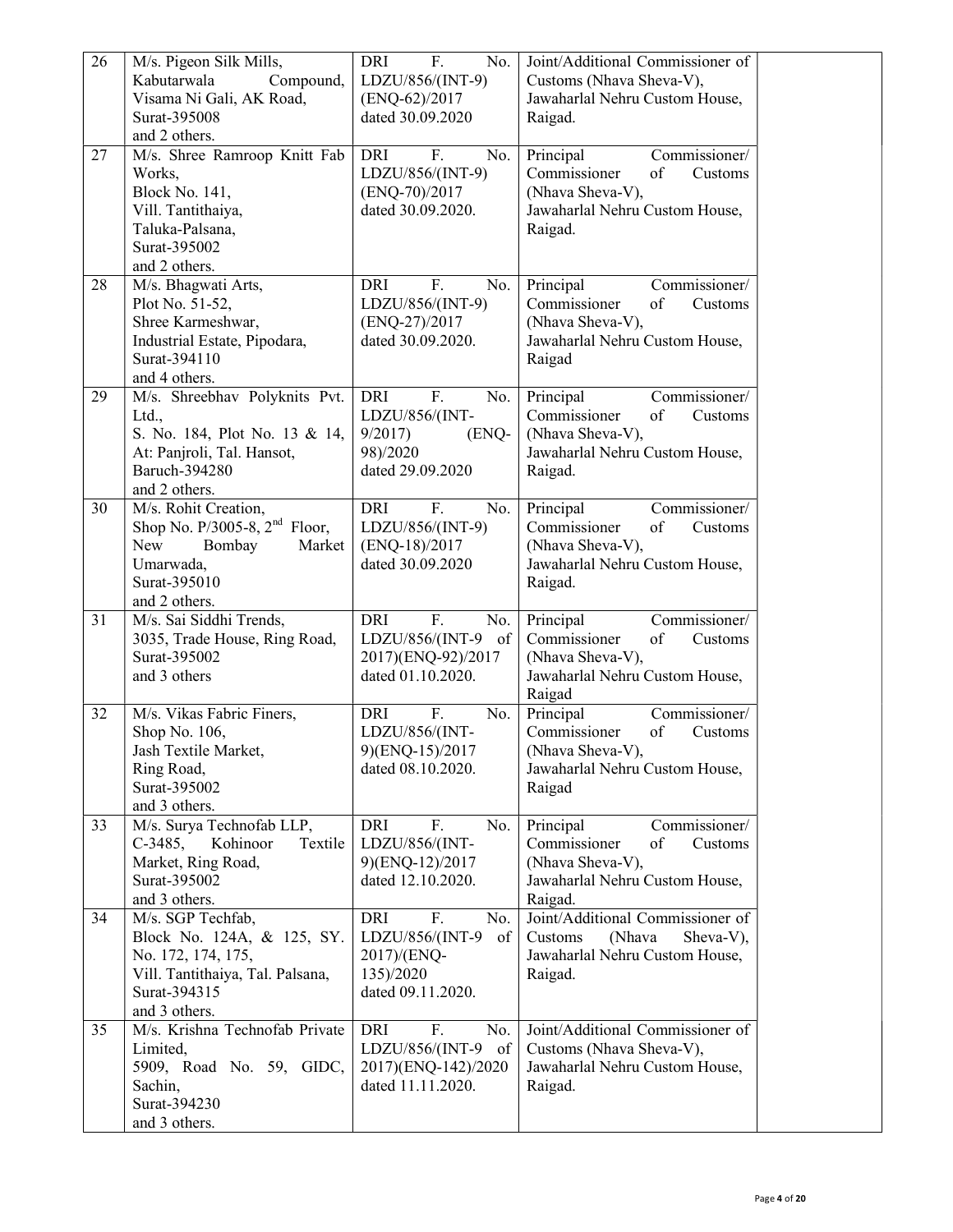| 36 | M/s. Element Knitts,                             | F.<br>No.<br>DRI                         | Principal<br>Commissioner/       |  |
|----|--------------------------------------------------|------------------------------------------|----------------------------------|--|
|    | Plot No. 711,                                    | LDZU/856/(INT-9<br>of                    | Commissioner<br>of<br>Customs    |  |
|    | Isanpur Patia, Masma,                            | 2017)<br>(ENQ-                           | (Nhava Sheva-V),                 |  |
|    | Tal. Olpad,                                      | 140)/2020                                | Jawaharlal Nehru Custom House,   |  |
|    | Surat-394540                                     | dated 17.11.2020.                        | Raigad                           |  |
|    | and 3 others.                                    |                                          |                                  |  |
| 37 | M/s. Reenam Fabrics Pvt. Ltd.,                   | <b>DRI</b><br>F.<br>No.                  | Commissioner/<br>Principal       |  |
|    | Shop No. $5/6$ ,                                 | LDZU/856/(INT-                           | Commissioner<br>of<br>Customs    |  |
|    | Trividh Chambers, Upper Floor,                   | 9)/(ENQ-28)/2017                         | (Nhava Sheva-V),                 |  |
|    | Ring Road,                                       | dated 01.12.2020.                        | Jawaharlal Nehru Custom House,   |  |
|    | Surat-395002                                     |                                          | Raigad                           |  |
|    | and 3 others.                                    |                                          |                                  |  |
| 38 | M/s. Anayaa Knitwell,                            | <b>DRI</b><br>F.<br>No.                  | Commissioner/<br>Principal       |  |
|    | B/708, International Commerce                    | DRI/LDZU/856/(INT-                       | Commissioner<br>of<br>Customs    |  |
|    | Center, Near Kadiwala School,                    | 9)/(ENQ-37)/2017                         | (Nhava Sheva-V),                 |  |
|    | Ring Road, Surat-395002                          | dated 01.12.2020.                        | Jawaharlal Nehru Custom House,   |  |
|    | and 3 others.                                    |                                          | Raigad.                          |  |
| 39 | M/s. Salasar Yarns Pvt. Ltd.,                    | <b>DRI</b><br>F.<br>No.                  | Principal<br>Commissioner/       |  |
|    | 5007, World Trade Centre,                        | LDZU/856/(INT-                           | Commissioner<br>of<br>Customs    |  |
|    | Near Parag House, Ring Road,                     | 9)/(ENQ-85)/2017                         | (Nhava Sheva-V),                 |  |
|    | Surat-395002                                     | dated 01.12.2020.                        | Jawaharlal Nehru Custom House,   |  |
|    | and 3 others.                                    |                                          | Raigad.                          |  |
| 40 | M/s. Margish Textiles,                           | <b>DRI</b><br>F.<br>No.                  | Joint/Additional Commissioner of |  |
|    | D-5/12, Sachin Udyog Nagar,                      | LDZU/856/(INT-9 of                       | Customs (Nhava Sheva-V),         |  |
|    | Sahakari Mandali Ltd.,                           |                                          |                                  |  |
|    | Hojiwala Estt, Palsana Road,                     | 2017)(ENQ-143)/2020<br>dated 02.12.2020. | Jawaharlal Nehru Custom House,   |  |
|    | Sachin,                                          |                                          | Raigad.                          |  |
|    | Surat-394230                                     |                                          |                                  |  |
|    | and 3 others.                                    |                                          |                                  |  |
| 41 |                                                  | F.<br><b>DRI</b><br>No.                  | Joint/Additional Commissioner of |  |
|    | M/s. SGP Knitfab,                                |                                          |                                  |  |
|    | Block No. 124A, & 125,                           | LDZU/856/(INT-9 of                       | Customs (Nhava Sheva-V),         |  |
|    | SY. No. 172, 174, 175,                           | 2017)(ENQ-136)/2020<br>dated 01.12.2020. | Jawaharlal Nehru Custom House,   |  |
|    | Vill. Tantithaiya, Tal: Palsana,<br>Surat-394315 |                                          | Raigad.                          |  |
|    | and 3 others.                                    |                                          |                                  |  |
| 42 | M/s. Vanshi Knitting,                            | <b>DRI</b><br>F.<br>No.                  | Joint/Additional Commissioner of |  |
|    | 18-D, Plot No. 76,                               | LDZU/856/(INT-9<br>of                    | Customs (Nhava Sheva-V),         |  |
|    | Bhartiyai Wadi, Opp. Visama,                     | 2017)(ENQ-45)/2020                       | Jawaharlal Nehru Custom House,   |  |
|    | A.K Road, Surat-395008                           | dated 01.12.2020.                        | Raigad.                          |  |
|    | and 2 others.                                    |                                          |                                  |  |
| 43 | M/s. Veer Textile,                               | <b>DRI</b><br>F.<br>No.                  | Joint/Additional Commissioner of |  |
|    | RS No. 75, Block No. 62A,                        | LDZU/856/(INT-9<br>of                    | Customs (Nhava Sheva-V),         |  |
|    | Ground Floor, Mota Borsara,                      | 2017)(ENQ-115)/2020                      | Jawaharlal Nehru Custom House,   |  |
|    | Near Kim Char Rasta,                             | dated 02.12.2020.                        | Raigad.                          |  |
|    | Kim Mangrol,                                     |                                          |                                  |  |
|    | Surat-394110                                     |                                          |                                  |  |
|    | and 2 others.                                    |                                          |                                  |  |
| 44 | M/s. Gopal Fabrics,                              | DRI<br>F.<br>No.                         | Joint/Additional Commissioner of |  |
|    | Plot No. P/4 & P/5,                              | LDZU/856/(INT-9<br>of                    | Customs (Nhava Sheva-V),         |  |
|    | Sayan Textile Park,                              | 2017)(ENQ-109)/2020                      | Jawaharlal Nehru Custom House,   |  |
|    | Village Icchapore,                               | dated 03.12.2020                         | Raigad.                          |  |
|    | Surat-394510                                     |                                          |                                  |  |
|    | and 2 others.                                    |                                          |                                  |  |
| 45 | M/s. Kashish Industries,                         | DRI<br>F.<br>No.                         | Joint/Additional Commissioner of |  |
|    | Plot No. 1 to 8,                                 | LDZU/856/(INT-9<br>of                    | Customs (Nhava Sheva-V),         |  |
|    | Shubhlaxmi<br>Ind.<br>Est.<br>$V4$ ,             | 2017)<br>(ENQ-                           | Jawaharlal Nehru Custom House,   |  |
|    | Athodara Olpad,                                  | 141)/2020                                | Raigad.                          |  |
|    | Surat-394110                                     | dated 01/03.12.2020                      |                                  |  |
|    | and 2 others.                                    |                                          |                                  |  |
|    |                                                  |                                          |                                  |  |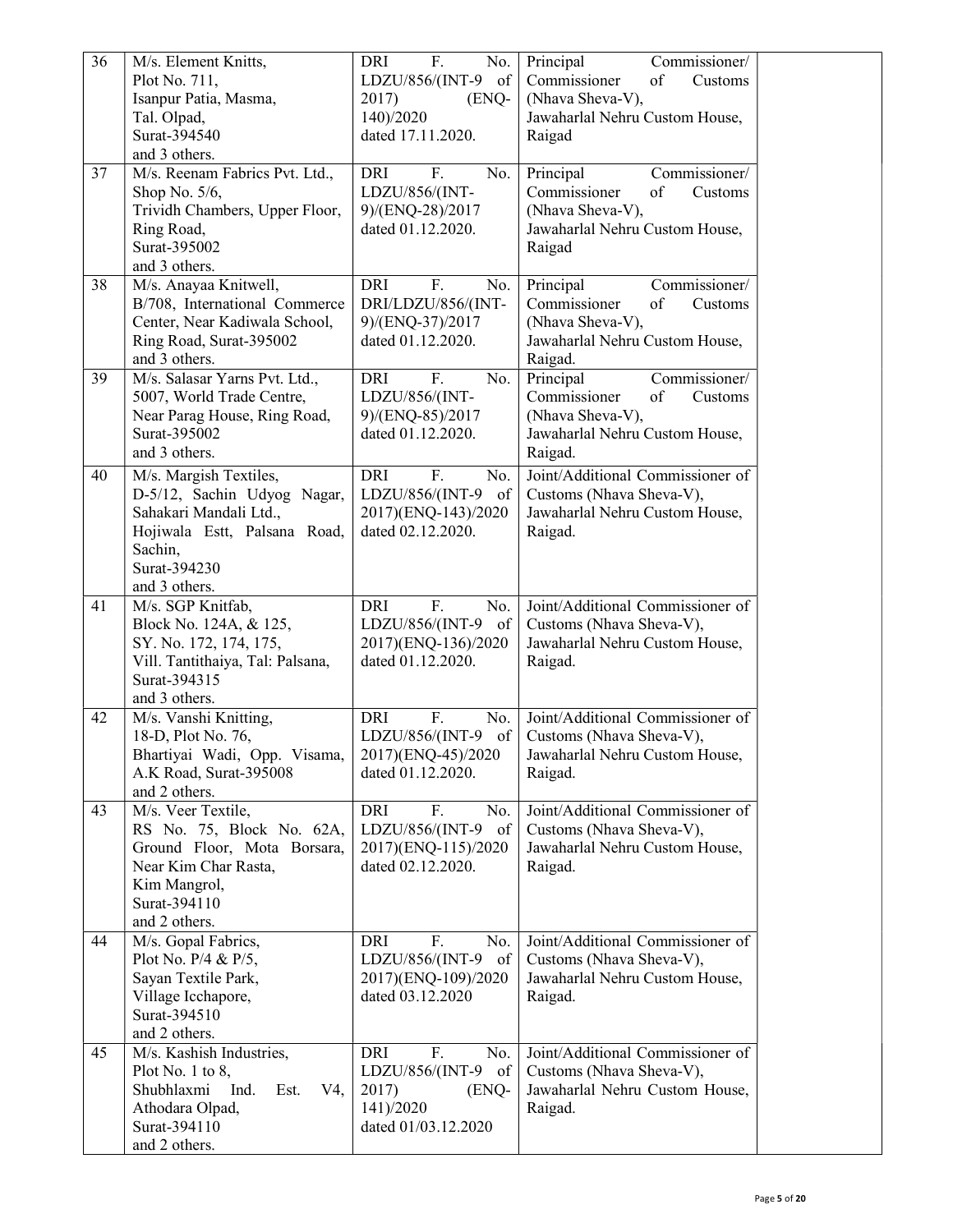| 46 | M/s. Omnee Creation,                 | DRI<br>F.<br>No.        | Commissioner/<br>Principal        |  |
|----|--------------------------------------|-------------------------|-----------------------------------|--|
|    | Plot No. 4C 2, Block No. 224,        | LDZU/856/(INT-9 of      | Commissioner<br>of<br>Customs     |  |
|    | Karanj Kim Mandvi Road,              | 2017)(ENQ-146)/2020     | (Nhava Sheva-V),                  |  |
|    | Mandvi,                              | dated<br>27.11.2020/    | Jawaharlal Nehru Custom House,    |  |
|    | Surat-394110                         | 03.12.2020.             | Raigad.                           |  |
|    | and 3 others.                        |                         |                                   |  |
| 47 | M/s. I K Fashions,                   | <b>DRI</b><br>F.<br>No. | Commissioner<br>of<br>Customs     |  |
|    | Plot No. 1 to 8, Shubhlaxmi Ind.     | LDZU/856/(INT-9 of      | (Nhava Sheva-V),                  |  |
|    | Est. V4, Athodara Olpad,             | 2017) (ENQ-35)/2020     | Jawaharlal Nehru Custom House,    |  |
|    | Surat-394110                         | dated 04/07.12.2020     | Raigad                            |  |
|    | and 3 others.                        |                         |                                   |  |
| 48 | M/s. Govindam Knits,                 | DRI<br>F.<br>No.        | Commissioner/<br>Principal        |  |
|    | Plot No. 215-240,                    | LDZU/856/(INT-9)        | Commissioner<br>of<br>Customs     |  |
|    | Hall F, N.<br>Н.<br>No.<br>8,        | $(ENQ-34)/2020$         | (Nhava Sheva-V),                  |  |
|    | Laxminaryan Ind. Est.,               | dated 04.12.2020        | Jawaharlal Nehru Custom House,    |  |
|    | Vill. Baleshwar, Tal. Pasana,        |                         | Raigad                            |  |
|    | Surat                                |                         |                                   |  |
|    | and 2 others.                        |                         |                                   |  |
| 49 | M/s. Tanveer Knitters,               | <b>DRI</b><br>F.<br>No. | Commissioner<br>Assistant/Deputy  |  |
|    | $104-105,$<br>Inside<br>Tung<br>Pai, | LDZU/856/(INT-9<br>of   | of Customs,                       |  |
|    | I/Sbhalwan Wali Gali,                | 2017)/(ENQ-             | O/o Commissioner of Customs       |  |
|    | Preet Nagar, Batala Road,            | 240)/2020               | (Nhava<br>Sheva-V),<br>Jawaharlal |  |
|    | Amritsar-143001.                     | dated 08.12.2020.       | Nehru Custom House,               |  |
|    |                                      |                         | Raigad.                           |  |
| 50 | M/s. Bhagwati Randal Textiles,       | DRI<br>F.<br>No.        | Joint/Additional Commissioner of  |  |
|    | Ground<br>$165-166$ ,<br>Floor,      | LDZU/856/(INT-9 of      | Customs (Nhava Sheva-V),          |  |
|    | Sunshine Ind. Estate-2,              | 2017)<br>(ENQ-          | Jawaharlal Nehru Custom House,    |  |
|    | Near Sayan Sugar, Gam: Kareli,       | 139)/2020               | Raigad.                           |  |
|    | Tal: Olpad,                          | dated 07.12.2020.       |                                   |  |
|    | Surat-394540                         |                         |                                   |  |
|    | and 2 others.                        |                         |                                   |  |
| 51 | M/s. Chhabra Creation,               | F.<br><b>DRI</b><br>No. | Principal<br>Commissioner/        |  |
|    | Plot No. O-9, O-10, O-11,            | LDZU/856/(INT-9)        | Commissioner<br>of<br>Customs     |  |
|    | Sayan Textile Park,                  | (ENQ-26)/2017           | (Nhava Sheva-V),                  |  |
|    | Pal Hajra Road,                      | dated 08.12.2020        | Jawaharlal Nehru Custom House,    |  |
|    |                                      |                         |                                   |  |
|    | Ichchhapor, Taluka Chorasi,          |                         | Raigad.                           |  |
|    | Surat-394510                         |                         |                                   |  |
|    | and 3 others                         |                         |                                   |  |
| 52 | M/s. Dharmi Fashion,                 | F.<br><b>DRI</b><br>No. | Principal<br>Commissioner/        |  |
|    | 17, Gr. Floor,                       | DRI/LDZU/856/(INT-      | Commissioner<br>of<br>Customs     |  |
|    | Shri Rupali Co., Housing Soc,        | 9)/(ENQ-46)/2017        | (Nhava Sheva-V),                  |  |
|    | Vibhag-2, Nr. Hirabaug,              | dated 08.12.2020.       | Jawaharlal Nehru Custom House,    |  |
|    | Varachha Road,                       |                         | Raigad.                           |  |
|    | Surat-395006                         |                         |                                   |  |
|    | and 3 others.                        |                         |                                   |  |
| 53 | M/s. Chhabra Knitters,               | F.<br><b>DRI</b><br>No. | Principal<br>Commissioner/        |  |
|    | Plot No. O-9, O-10, O-11,            | LDZU/856/(INT-9)        | Commissioner<br>of<br>Customs     |  |
|    | Sayan Textile Park,                  | $(ENQ-25)/2017$         | (Nhava Sheva-V),                  |  |
|    | Pal Hajra Road,                      | dated 08.12.2020.       | Jawaharlal Nehru Custom House,    |  |
|    | Ichchhapor, Taluka Chorasi,          |                         | Raigad.                           |  |
|    | Surat-394510                         |                         |                                   |  |
|    | and 2 others.                        |                         |                                   |  |
| 54 | M/s. Suraj Synthetics,               | F.<br><b>DRI</b><br>No. | Principal<br>Commissioner/        |  |
|    | Plot No. 1/H, Block No. 132,         | LDZU/856/(INT-9<br>of   | Commissioner<br>of<br>Customs     |  |
|    | Haryal, Faliya, Vill. Karanj,        | 2017)<br>(ENQ-          | (Nhava Sheva-V),                  |  |
|    | Taluka Mandvi,                       | 154)/2020               | Jawaharlal Nehru Custom House,    |  |
|    | Surat-394530<br>and 3 others.        | dated 08.12.2020.       | Raigad.                           |  |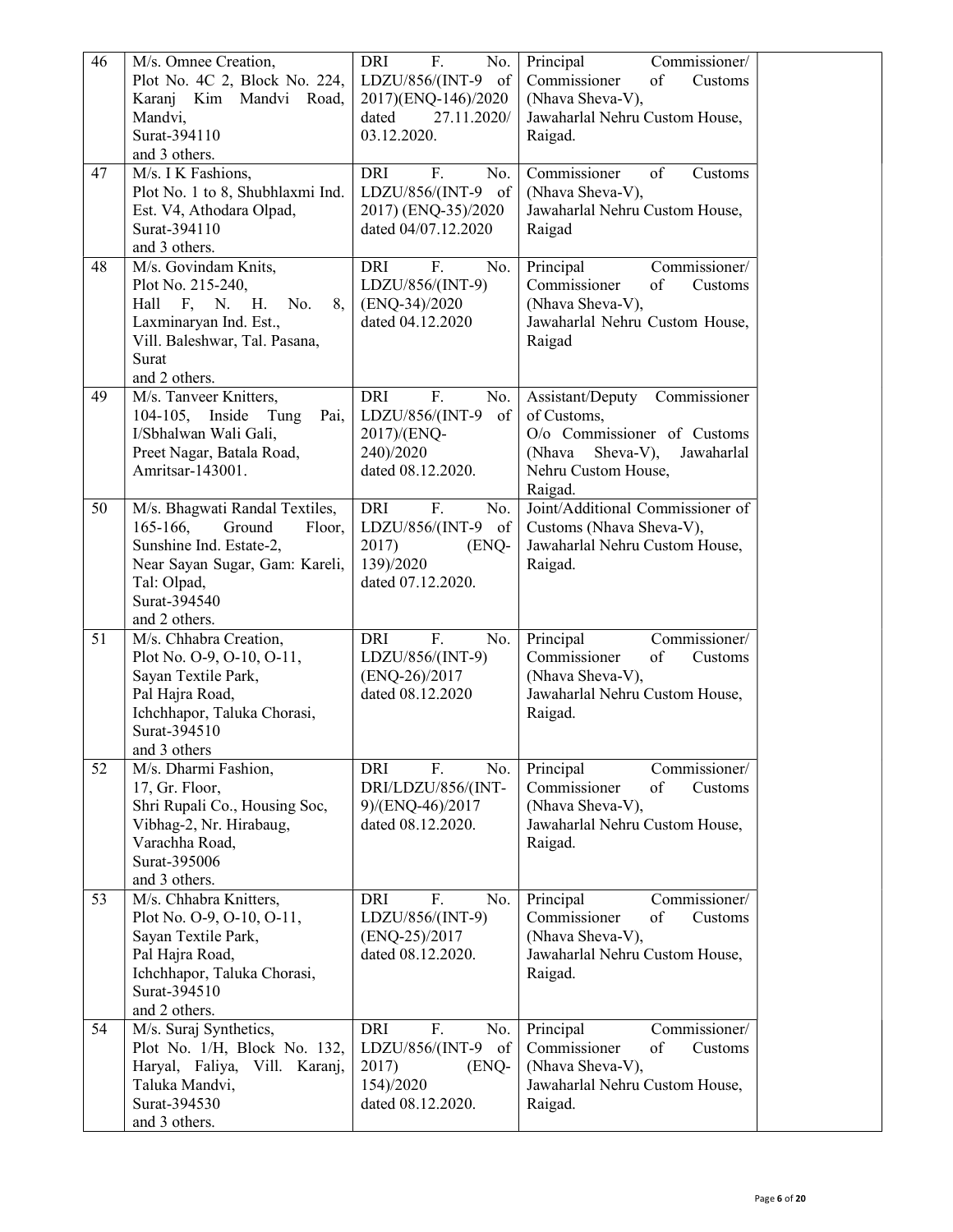| 55 | M/s. Jagdamba Yarns Pvt. Ltd.,<br>304, Trividh Chambers,<br>3 <sup>rd</sup> Floor, Ring Road,<br>Surat-395002<br>and 2 others.                          | F.<br>No.<br>DRI<br>LDZU/856/(INT-9)<br>(ENQ-14)/2017<br>dated 08.12.2020.                        | Principal<br>Commissioner/<br>Commissioner<br>of<br>Customs<br>(Nhava Sheva-V),<br>Jawaharlal Nehru Custom House,<br>Raigad.                      |  |
|----|---------------------------------------------------------------------------------------------------------------------------------------------------------|---------------------------------------------------------------------------------------------------|---------------------------------------------------------------------------------------------------------------------------------------------------|--|
| 56 | M/s. Sudarshan Knits,<br>68, Radhey Market,<br>Ring Road,<br>Surat-395002<br>and 2 others.                                                              | <b>DRI</b><br>F.<br>No.<br>LDZU/856/(INT-<br>9)(ENQ-33)/2017<br>dated 08.12.2020.                 | Principal<br>Commissioner/<br>Commissioner<br>of<br>Customs<br>(Nhava Sheva-V),<br>Jawaharlal Nehru Custom House,<br>Raigad                       |  |
| 57 | M/s. Sai Creations,<br>45, Gopi Avenue,<br>Pandori<br>Waraich<br>(Backside<br>Fortis Hospital),<br>Batala Road,<br>Amritsar                             | <b>DRI</b><br>No.<br>F.<br>LDZU/856/(INT-9<br>of<br>2017)(ENQ-234)/2020<br>dated 10.12.2020.      | Assistant/Deputy Commissioner<br>of Customs, O/o Commissioner of<br>Customs<br>(Nhava<br>Sheva-V),<br>Jawaharlal Nehru Custom House,<br>Raigad.   |  |
| 58 | Shiv<br>M/s.<br>Sunderam<br>Embroidery,<br>12-D, Near BRTC Bus Stand,<br>Verka Batala Road,<br>Amritsar                                                 | <b>DRI</b><br>F.<br>No.<br>LDZU/856/(INT-9 of<br>2017)<br>(ENQ-<br>195)/2020<br>dated 09.12.2020. | Assistant/Deputy Commissioner<br>of Customs, O/o Commissioner of<br>Customs<br>(Nhava<br>Sheva-V),<br>Jawaharlal Nehru Custom House,<br>Raigad.   |  |
| 59 | M/s. Aarav Industries,<br>$2nd$ Floor, Shop No. 173,<br><b>IDH</b> Market,<br>Amritsar-143001.                                                          | F.<br>No.<br>DRI/LDZU/856/(INT-<br>9 of 2017) /(ENQ-<br>194)/2020<br>dated 10.12.2020.            | Assistant/Deputy Commissioner<br>of Customs, O/o Commissioner of<br>Customs<br>(Nhava<br>Sheva-V),<br>Jawaharlal Nehru Custom House,<br>Raigad.   |  |
| 60 | M/s. Anand Textiles,<br>Khasra<br>No.<br>727-728-730,<br>Jawahar Nagar, Batala Road,<br>Amritsar.                                                       | F.<br>DRI<br>No.<br>LDZU/856/(INT-9 of<br>(ENQ-<br>2017)<br>220)/2020<br>dated 09.12.2020         | Assistant/Deputy Commissioner<br>of Customs, O/o Commissioner of<br>Customs<br>(Nhava<br>Sheva-V),<br>Jawaharlal Nehru Custom House,<br>Raigad    |  |
| 61 | Modern Textile Mills Pvt. Ltd.,<br>KH. No. 1059/2/1,<br>Next To Railway Crossing,<br>Kashmir Road,<br>Amritsar-143001.                                  | F.<br>No.<br>DRI/LDZU/856/INT-9<br>of<br>2017/<br>ENQ-<br>201/2020<br>dated 11.12.2020.           | Assistant/Deputy Commissioner<br>of Customs, O/o Commissioner of<br>Customs<br>(Nhava<br>Sheva-V),<br>Jawaharlal Nehru Custom House,<br>Raigad    |  |
| 62 | M/s. Radhika Knitters,<br>35-36, Guru Govind<br>Singh<br>Nagar, Batala Road,<br>Amritsar.                                                               | F.<br><b>DRI</b><br>No.<br>LDZU/856/(INT-9 of<br>2017<br>(ENQ-<br>254)/2020<br>dated 10.12.2020.  | Assistant/Deputy<br>Commissioner<br>of Customs, O/o Commissioner of<br>(Nhava<br>Sheva-V),<br>Customs<br>Jawaharlal Nehru Custom House,<br>Raigad |  |
| 63 | M/s. Guru Nanak Dav Fashion,<br>Plot No. 18, Sub Plot No. 4,5,6,<br>Good Luck Compound,<br>Bamroli Road,<br>Surat-395002<br>and 3 others.               | <b>DRI</b><br>F.<br>No.<br>LDZU/856/(INT-<br>9/2017<br>(ENQ-<br>148)/2020<br>dated 10.12.2020.    | Joint/Additional Commissioner of<br>Customs (Nhava Sheva-V),<br>Jawaharlal Nehru Custom House,<br>Raigad.                                         |  |
| 64 | M/s. Siddhima Knitters,<br>118-120, Platinum Park Ind.<br>Block No.<br>Society<br>$200-A,$<br>Tantithaiya Tal-Palsana,<br>Surat-394315<br>and 2 others. | F.<br>DRI<br>No.<br>LDZU/856/(INT-9 of<br>2017)<br>(ENQ-<br>137)/2020<br>dated 10.12.2020.        | Joint/Additional Commissioner of<br>Customs (Nhava Sheva-V),<br>Jawaharlal Nehru Custom House,<br>Raigad.                                         |  |
| 65 | M/s. G. D. Knit Tex,<br>P-42/43, Weal Park,<br>Sayan Textile Park, Icchapore,<br>Surat<br>and 2 others.                                                 | DRI<br>F.<br>No.<br>LDZU/856/(INT-9)<br>$(ENQ-51)/2017$<br>dated 09.12.2020                       | Commissioner/<br>Principal<br>Commissioner<br>of<br>Customs<br>(Nhava Sheva-V),<br>Jawaharlal Nehru Custom House,<br>Raigad                       |  |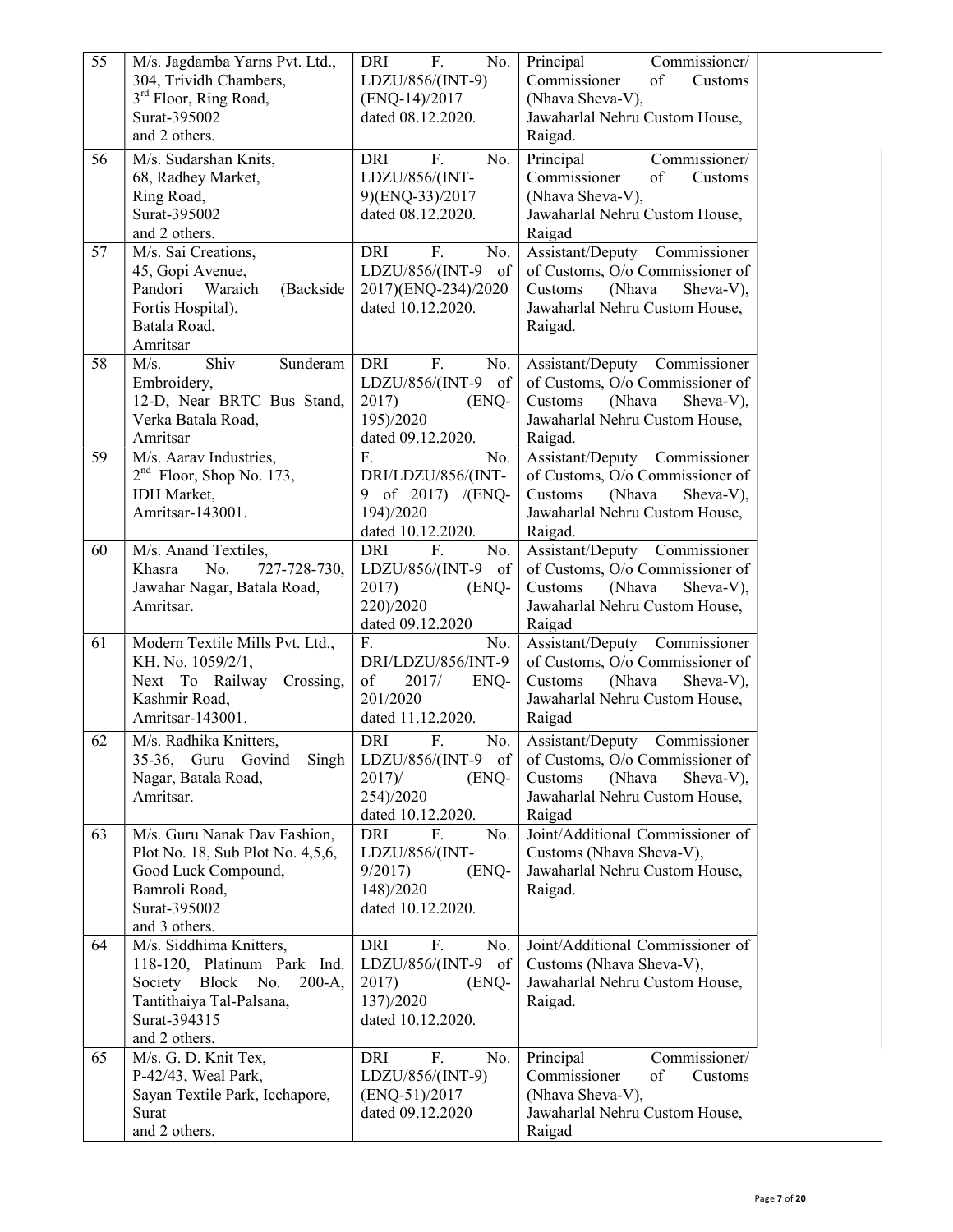| 66 | M/s. Manimore Synthetics Pvt.                     | F.<br>No.                             | Principal<br>Commissioner/                                       |
|----|---------------------------------------------------|---------------------------------------|------------------------------------------------------------------|
|    | Ltd.,                                             | DRI/LDZU/856/(INT-                    | Commissioner<br>of<br>Customs                                    |
|    | H. No. 1195,                                      | 9)/(ENQ-84)/2017                      | (Nhava Sheva-V),                                                 |
|    | Govt. Housing Society,                            | dated 09.12.2020.                     | Jawaharlal Nehru Custom House,                                   |
|    | Silvassa-396230                                   |                                       | Raigad                                                           |
|    | and 3 others.                                     |                                       |                                                                  |
| 67 | M/s. R. S. Enterprises,                           | <b>DRI</b><br>F.<br>No.               | Assistant/Deputy Commissioner                                    |
|    | 442-443-444,<br>Near<br>Bombay                    | LDZU/856/(INT-9<br>of                 | of Customs, O/o Commissioner of                                  |
|    | Foundary, Batala Road,                            | 2017)<br>(ENQ-                        | Customs<br>(Nhava<br>Sheva-V),                                   |
|    | Amritsar                                          | 216)/2020                             | Jawaharlal Nehru Custom House,                                   |
|    |                                                   | dated 10.12.2020.                     | Raigad.                                                          |
| 68 | M/s.<br>S.<br>B<br>Enterprises,                   | <b>DRI</b><br>No.<br>F.               | Assistant/Deputy Commissioner                                    |
|    | Garden, Phase-II,<br>Varindavan                   | LDZU/856/(INT-9<br>of                 | of Customs, O/o Commissioner of                                  |
|    | Churian<br>Fatehgarh<br>Road,<br>Amritsar.        | 2017)<br>(ENQ-                        | Customs<br>(Nhava<br>Sheva-V),                                   |
|    |                                                   | 223)/2020<br>dated 09.12.2020         | Jawaharlal Nehru Custom House,<br>Raigad.                        |
| 69 | M/s. Jay Khodiyar Tex,                            | DRI<br>F.<br>No.                      | Principal<br>Commissioner/                                       |
|    | Plot No. 46/A1, Frontside Shree                   | LDZU/856/(INT-9)                      | Commissioner<br>of<br>Customs                                    |
|    | Jalaram Ind. Estate, Dayaka                       | $(ENQ-55)/2020$                       | (Nhava Sheva-V),                                                 |
|    | Niwadi, Palsana,                                  | dated 14.12.2020.                     | Jawaharlal Nehru Custom House,                                   |
|    | Surat-394327                                      |                                       | Raigad.                                                          |
|    | and 2 others.                                     |                                       |                                                                  |
| 70 | M/s. Ashray Knitts,                               | <b>DRI</b><br>F.<br>No.               | Assistant/Deputy Commissioner                                    |
|    | C 11-14, Sachin Udhyog Nagar,                     | of<br>LDZU/856/(INT-9                 | of Customs, O/o Commissioner of                                  |
|    | Sahakar Mandall,                                  | 2017)/(ENQ-                           | Customs<br>(Nhava<br>Sheva-V),                                   |
|    | Hojiwala Estate, Road No. 6,                      | 261)/2020                             | Jawaharlal Nehru Custom House,                                   |
|    | Surat-394230.                                     | dated 15.12.2020                      | Raigad.                                                          |
| 71 | M/s. Grasp Knitwears,                             | DRI<br>F.<br>No.                      | Assistant/Deputy Commissioner                                    |
|    | Vill. Chhidan, Near Toll Plaza,                   | LDZU/856/(INT-9<br>of                 | of Customs, O/o Commissioner of                                  |
|    | Attari Road,                                      | 2017)<br>(ENQ-                        | (Nhava<br>Sheva-V),<br>Customs                                   |
|    | Amritsar-143001.                                  | 221)/2020                             | Jawaharlal Nehru Custom House,                                   |
|    |                                                   | dated 15.12.2020.                     | Raigad.                                                          |
| 72 | M/s. M. K. Textiles, Opp.                         | DRI<br>F.<br>No.<br>of                | Assistant/Deputy Commissioner<br>of Customs, O/o Commissioner of |
|    | Thumbs Up Factory, Chheharta,<br>Amritsar-143001. | LDZU/856/(INT-9<br>2017)<br>(ENQ-     | Customs<br>(Nhava<br>Sheva-V),                                   |
|    |                                                   | 235)/2020                             | Jawaharlal Nehru Custom House,                                   |
|    |                                                   | dated 15.12.2020.                     | Raigad.                                                          |
| 73 | M/s. Shree Krishna Knitters,                      | <b>DRI</b><br>No.<br>${\bf F}.$       | Assistant/Deputy Commissioner                                    |
|    | 3812/710-711/3, Wakia Rakba,                      | LDZU/856/(INT-9<br>of                 | of Customs, O/o Commissioner of                                  |
|    | Tungpai Sub Urban<br>Abadi,                       | 2017)<br>(ENQ-                        | Customs<br>(Nhava<br>Sheva-V),                                   |
|    | Sandhu Colony,                                    | 210)/2020                             | Jawaharlal Nehru Custom House,                                   |
|    | Batala Road,                                      | dated 15.12.2020                      | Raigad                                                           |
|    | Amritsar                                          |                                       |                                                                  |
| 74 | M/s. Sudip Silks Mills, Plot No.                  | F.<br>DRI<br>No.                      | Assistant/Deputy Commissioner                                    |
|    | 32, Gali Kulu Mill Wali,                          | LDZU/856/(INT-9<br>of                 | of Customs, O/o Commissioner of                                  |
|    | Tirath Nagar, Batala Road,                        | 2017)<br>(ENQ-                        | (Nhava<br>Customs<br>Sheva-V),                                   |
|    | Amritsar.                                         | 196)/2020                             | Jawaharlal Nehru Custom House,                                   |
|    |                                                   | dated 15.12.2020.                     | Raigad                                                           |
| 75 | M/s. Cosmic Rugs Pvt. Ltd.,                       | DRI<br>F.<br>No.                      | Assistant/Deputy Commissioner                                    |
|    | Plot No. 137,                                     | LDZU/856/(INT-9<br>of                 | of Customs, O/o Commissioner of                                  |
|    | Sector 29, Part-I,                                | 2017)<br>(ENQ-                        | (Nhava<br>Sheva-V),<br>Customs                                   |
|    | HUDA Industrial Area,                             | 259)/2020                             | Jawaharlal Nehru Custom House,                                   |
| 76 | Panipa-132103.                                    | dated 15.12.2020.<br>DRI<br>F.<br>No. | Raigad<br>Joint/Additional Commissioner of                       |
|    | M/s. Mansi Synthetics, Plot No.<br>360/2,         | LDZU/856/(INT-9<br>of                 | Customs (Nhava Sheva-V),                                         |
|    | New GIDC, Katargam,                               | 2017)<br>(ENQ-                        | Jawaharlal Nehru Custom House,                                   |
|    | Sanjay Gas Godown,<br>Opp.                        | 152)/2020                             | Raigad.                                                          |
|    | Katargam, Surat                                   | dated 14.12.2020.                     |                                                                  |
|    | and 3 others.                                     |                                       |                                                                  |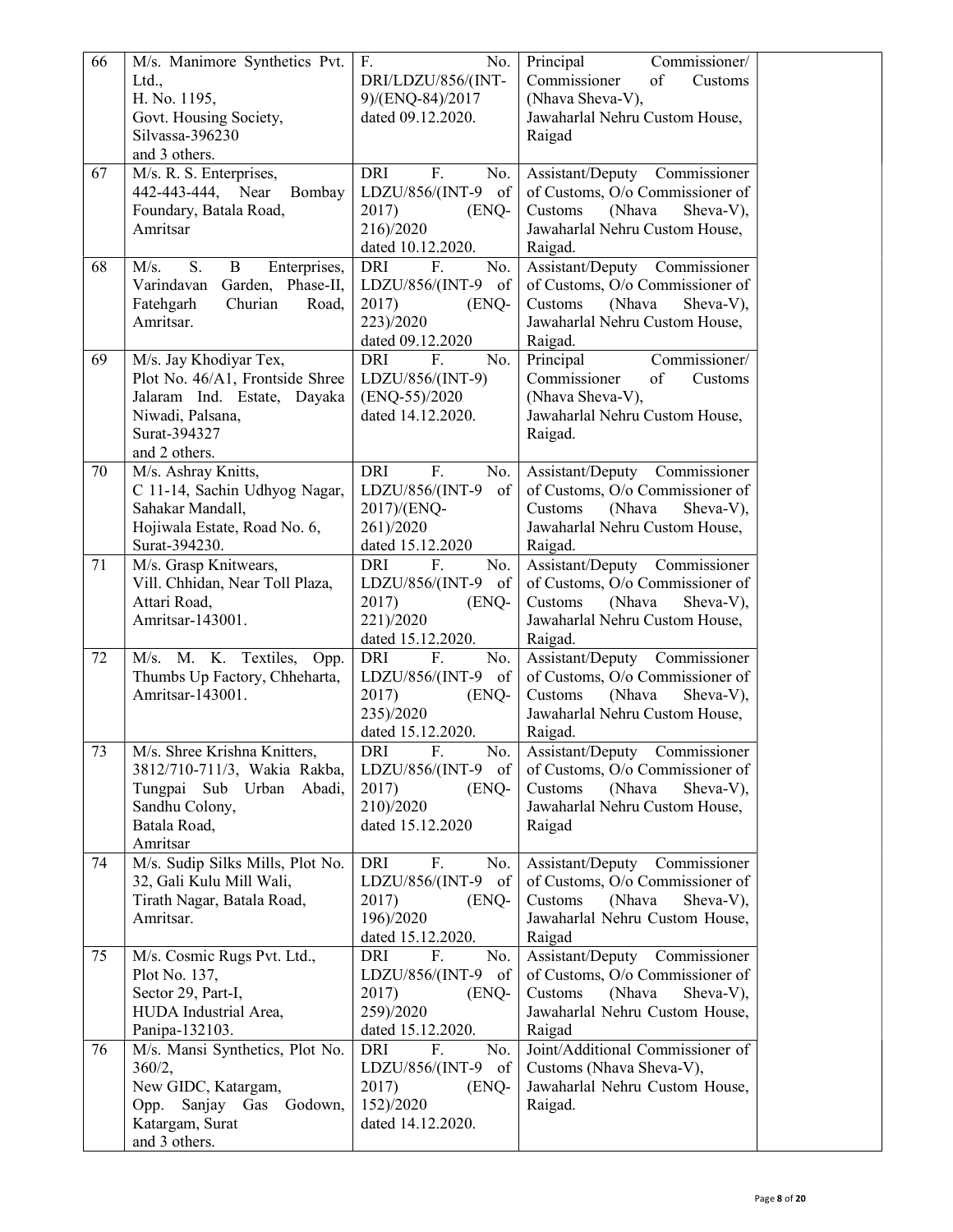| 77       | M/s. Chopra Knitters,<br>(Khasra<br>No.<br>3817/2057,<br>Adjoining Auto Pistons,<br>Batala Road, Amritsar)<br>Presently at:<br>Silver Estate, Near Maharaja<br>Farm, Verka Majitha Bye Pass<br>Road,<br>Amritsar. | DRI<br>F.<br>No.<br>LDZU/856/(INT-9 of<br>2017)<br>(ENQ-<br>227)/2020<br>dated 10.12.2020.                     | Assistant/Deputy Commissioner<br>of Customs, O/o Commissioner of<br>Customs<br>(Nhava<br>Sheva-V),<br>Jawaharlal Nehru Custom House,<br>Raigad.                                    |
|----------|-------------------------------------------------------------------------------------------------------------------------------------------------------------------------------------------------------------------|----------------------------------------------------------------------------------------------------------------|------------------------------------------------------------------------------------------------------------------------------------------------------------------------------------|
| 78       | M/s. J. P. Processors Pvt. Ltd.,<br>VPO Bal Kalan, Majitha Road,<br>Amritsar                                                                                                                                      | <b>DRI</b><br>F.<br>No.<br>LDZU/856/(INT-9 of<br>2017)<br>(ENQ-<br>203)/2020<br>dated 15.12.2020.              | Assistant/Deputy<br>Commissioner<br>of Customs, O/o Commissioner of<br>Customs<br>(Nhava<br>Sheva-V),<br>Jawaharlal Nehru Custom House,<br>Raigad.                                 |
| 79       | M/s.<br>Shree<br>Satguru<br>Embroideries,<br>Near Bye Pass, Verka Chowk,<br>Opp. Friends Filling Station,<br>Batala Road,<br>Amritsar.                                                                            | <b>DRI</b><br>F.<br>No.<br>LDZU/856/(INT-9 of<br>2017)<br>(ENQ-<br>199)/2020<br>dated 10/16.12.2020            | Assistant/Deputy<br>Commissioner<br>of Customs, O/o Commissioner of<br>Customs<br>(Nhava<br>Sheva-V),<br>Jawaharlal Nehru Custom House,<br>Raigad                                  |
| 80       | M/s. Kohinoor Knitters,<br>I/S Panna Mills Compound,<br>Gali Banke Bihari, Batala Road,<br>Amritsar-143001<br>Branch at:                                                                                          | <b>DRI</b><br>F.<br>No.<br>LDZU/856/(INT-9<br>of<br>2017)/(ENQ-<br>166)/2020<br>dated 15/16.12.2020.           | Joint/Additional Commissioner of<br>Customs (Nhava Sheva-V),<br>Jawaharlal Nehru Custom House,<br>Raigad.                                                                          |
|          | Kh. No. 132/21, Gali No. 5,<br>Near Atta Chakki, Bal Khurd,<br>Bal Kalan, Majitha Road,<br>Amritsar-143001<br>and 2 others.                                                                                       |                                                                                                                |                                                                                                                                                                                    |
| 81       | M/s. Titannium Venture,<br>1005, Krishna Textile Market,<br>Ring Road,<br>Surat-395002<br>Factory at:                                                                                                             | F.<br>No.<br>DRI/LDZU/856/INT-9<br>of<br>2017/ENQ-<br>265/2020<br>dated 17.12.2020.                            | Assistant/Deputy Commissioner<br>of Customs, O/o Commissioner of<br>Customs<br>(Nhava<br>Sheva-V),<br>Jawaharlal Nehru Custom House,<br>Raigad.                                    |
|          | Plot No. 660, Palsana,                                                                                                                                                                                            |                                                                                                                |                                                                                                                                                                                    |
|          | Surat.                                                                                                                                                                                                            |                                                                                                                |                                                                                                                                                                                    |
| 82       | M/s. D. K. Fashions,<br>32, White Avenue,<br>Amritsar-143001<br>Branch at:<br>9, 10, Gali Bankey Bihari,<br>Batala Road,<br>Amritsar-143001.                                                                      | F.<br>No.<br>DRI/LDZU/856/INT-9<br>of<br>2017/ENQ-<br>167/2020<br>dated 16/17.12.2020.                         | Assistant/Deputy Commissioner<br>of Customs, O/o Commissioner of<br>Sheva-V),<br>Customs<br>(Nhava<br>Jawaharlal Nehru Custom House,<br>Raigad                                     |
| 83       | M/s. Usha Knitters,<br>50, Gopi Avenue,<br>Pandori Warraich,<br>Verka Majitha Bye Pass,<br>Amritsar.                                                                                                              | F.<br>DRI<br>No.<br>LDZU/856/(INT-9<br>of<br>2017)/(ENQ-<br>229)/2020<br>dated 17.12.2020.                     | Assistant/Deputy Commissioner<br>of Customs, O/o Commissioner of<br>Sheva-V),<br>Customs<br>(Nhava<br>Jawaharlal Nehru Custom House,<br>Raigad.                                    |
| 84<br>85 | M/s. Vimal Overseas,<br>177, Focal Point,<br>Amritsar-143001<br>K.<br>M/s.<br>K.<br>Enterprises,                                                                                                                  | F.<br>DRI<br>No.<br>LDZU/856/(INT-9<br>$\sigma f$<br>2017)/(ENQ-<br>219)/2020<br>dated 17.12.2020<br>DRI<br>F. | Assistant/Deputy Commissioner<br>of Customs, O/o Commissioner of<br>(Nhava<br>Sheva-V),<br>Customs<br>Jawaharlal Nehru Custom House,<br>Raigad<br>Assistant/Deputy<br>Commissioner |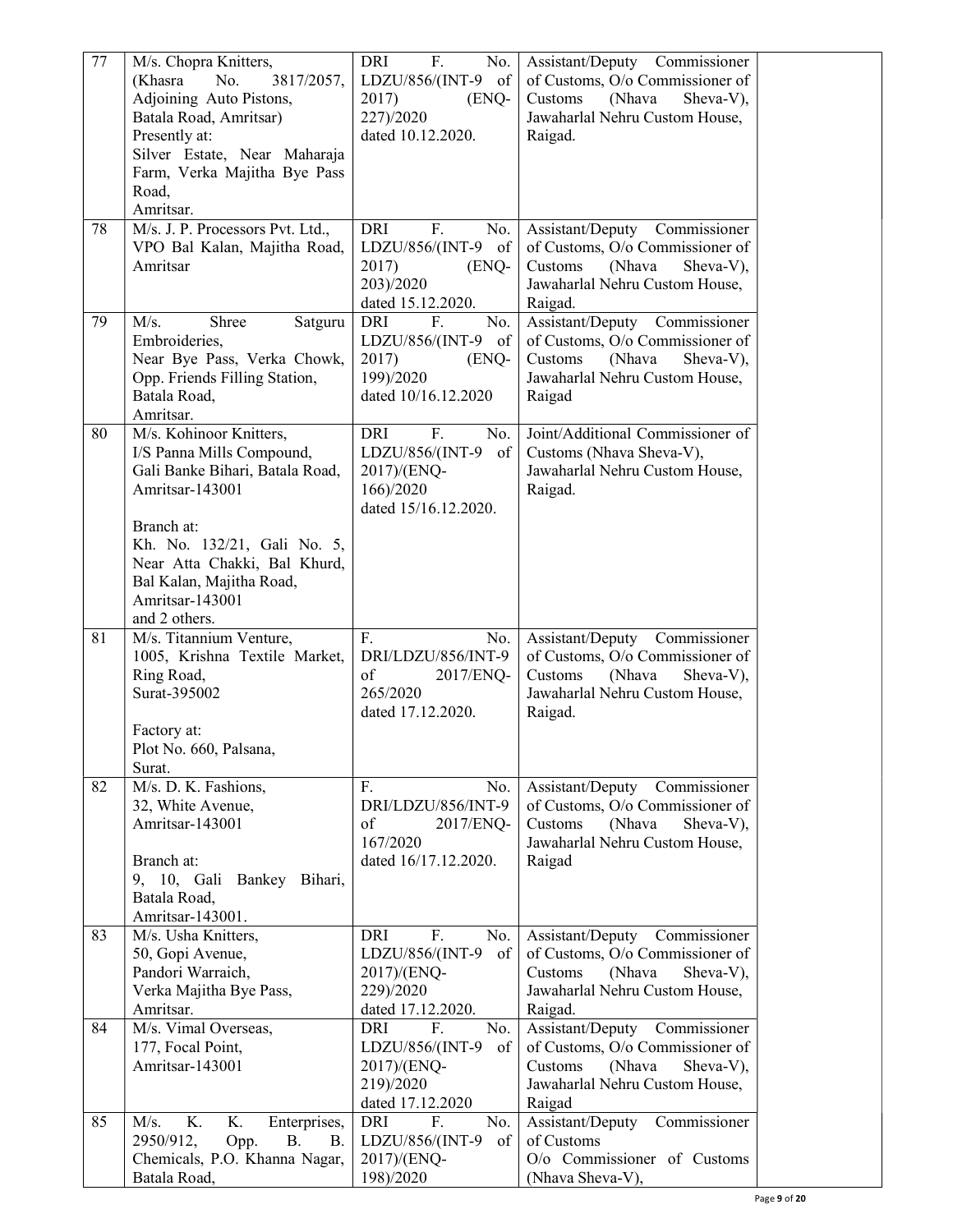|    | Amritsar-143001.                                                                                                                                                             | dated 17.12.2020                                                                                    | Jawaharlal Nehru Custom House,                                                                                                                           |
|----|------------------------------------------------------------------------------------------------------------------------------------------------------------------------------|-----------------------------------------------------------------------------------------------------|----------------------------------------------------------------------------------------------------------------------------------------------------------|
| 86 | M/s. Lotus Nets Pvt. Ltd.,<br>P.O. Rayon & Silk Mills,<br>GT Road,<br>Amritsar-143001                                                                                        | F.<br>No.<br>DRI/LDZU/856/INT-9<br>of<br>2017/ENQ-<br>250/2020<br>dated 14/17.12.2020               | Raigad.<br>Assistant/Deputy Commissioner<br>of Customs O/o Commissioner of<br>Customs<br>(Nhava<br>Sheva-V),<br>Jawaharlal Nehru Custom House,<br>Raigad |
| 87 | M/s. Jai Rajaram Fabrics,<br>Block No. 66-67, Pakki,<br>Plot No. 4, NH-8, Pipodara,<br>Surat-394110<br>and 3 others                                                          | F.<br>DRI<br>No.<br>LDZU/856/(INT-9<br>of<br>2017)<br>(ENQ-<br>147)/2020<br>dated 09.12.2020        | Joint/Additional Commissioner of<br>(Nhava<br>Sheva-V),<br>Customs<br>Jawaharlal Nehru Custom House,<br>Raigad.                                          |
| 88 | M/s. BEEKAY Industries,<br>Back Side Raghav Motors,<br>Industrial Complex Batala Road,<br>Amritsar,<br>Punjab - 143001<br>and 3 others                                       | F.<br><b>DRI</b><br>No.<br>LDZU/856/(INT-9 of<br>2017)<br>(ENQ-<br>179)/2020<br>dated 16/17.12.2020 | Joint/Additional Commissioner of<br>Customs (Nhava Sheva-V),<br>Jawaharlal Nehru Custom House,<br>Raigad.                                                |
| 89 | M/s. Jay Khodiyar Fab,<br>Plot No. 46/A1,<br>Backside Shree Jalaram Ind.<br>Estate, Dayakaka Ni Wadi,<br>Kadodara,<br>Bardoli Road, Palsana,<br>Surat-394327<br>and 2 others | <b>DRI</b><br>F.<br>No.<br>LDZU/856/(INT-9)<br>$(ENQ-133)/2020$<br>dated 17.12.2020                 | Joint/Additional Commissioner of<br>Customs, (Nhava Sheva-V),<br>Jawaharlal Nehru Custom House,<br>Raigad.                                               |
| 90 | M/s. S. P. Fashions,<br>18,<br>East<br>Mohan<br>Nagar,<br>Amritsar-143001.                                                                                                   | F.<br>No.<br>DRI/LDZU/856/INT-9<br>of<br>2017/ENQ-<br>215/2020<br>dated 18.12.2020                  | Assistant/Deputy Commissioner<br>of Customs, O/o Commissioner of<br>Customs<br>Sheva-V),<br>(Nhava<br>Jawaharlal Nehru Custom House,<br>Raigad           |
| 91 | M/s. Swami Textile Mills,<br>Shed No. 31, Industrial Estate,<br><b>CIPET</b><br>Near<br>Hospital,<br>Khandwala,<br>Amritsar-143001.                                          | F.<br>No.<br>DRI/LDZU/856/INT-9<br>of<br>2017/ENQ-<br>208/2020<br>dated 18.12.2020                  | Assistant/Deputy Commissioner<br>of Customs, O/o Commissioner of<br>(Nhava<br>Sheva-V),<br>Customs<br>Jawaharlal Nehru Custom House,<br>Raigad           |
| 92 | M/s. Devgan Knit Fab,<br>7, Crown Enclave,<br>Near Marwaha Marbles,<br>GT Road,<br>Amritsar-143001.                                                                          | DRI<br>F.<br>No.<br>LDZU/856/(INT-9 of<br>2017)<br>(ENQ-<br>231)/2020<br>dated 18.12.2020           | Assistant/Deputy<br>Commissioner<br>of Customs, O/o Commissioner of<br>Customs<br>(Nhava<br>Sheva-V),<br>Jawaharlal Nehru Custom House,<br>Raigad        |
| 93 | M/s. Wahi Knitters,<br>Khasra No. 150/32,<br>Opp. Four Miles,<br>Backside<br>Ceremony<br>Resort,<br>Batala Road,<br>Amritsar-143001.                                         | F.<br>No.<br>DRI<br>LDZU/856/(INT-9<br>of<br>2017)<br>(ENQ-<br>256)/2020<br>dated 18.12.2020        | Assistant/Deputy<br>Commissioner<br>of Customs, O/o Commissioner of<br>Customs<br>(Nhava<br>Sheva-V),<br>Jawaharlal Nehru Custom House,<br>Raigad        |
| 94 | M/s. Sidaq Fabrics,<br>Khasra No. 705/2/7, Alfa Lane,<br>Opp. Alfa Factory, Batala Road,<br>Amritsar.                                                                        | DRI<br>F.<br>No.<br>LDZU/856/(INT-9<br>of<br>2017)<br>(ENQ-<br>192)/2020<br>dated 17.12.2020        | Assistant/Deputy<br>Commissioner<br>of Customs, O/o Commissioner of<br>Customs<br>(Nhava<br>Sheva-V),<br>Jawaharlal Nehru Custom House,<br>Raigad        |
| 95 | M/s. Shanker Nets & Fabrics,<br>Gali No. 6, Paris Town,<br>Batala Road,<br>Amritsar                                                                                          | F.<br>DRI<br>No.<br>LDZU/856/(INT-9<br>of<br>2017)/(ENQ-<br>191)/2020<br>dated 22.12.2020           | Assistant/Deputy<br>Commissioner<br>of Customs, O/o Commissioner of<br>(Nhava<br>Sheva-V),<br>Customs<br>Jawaharlal Nehru Custom House,<br>Raigad        |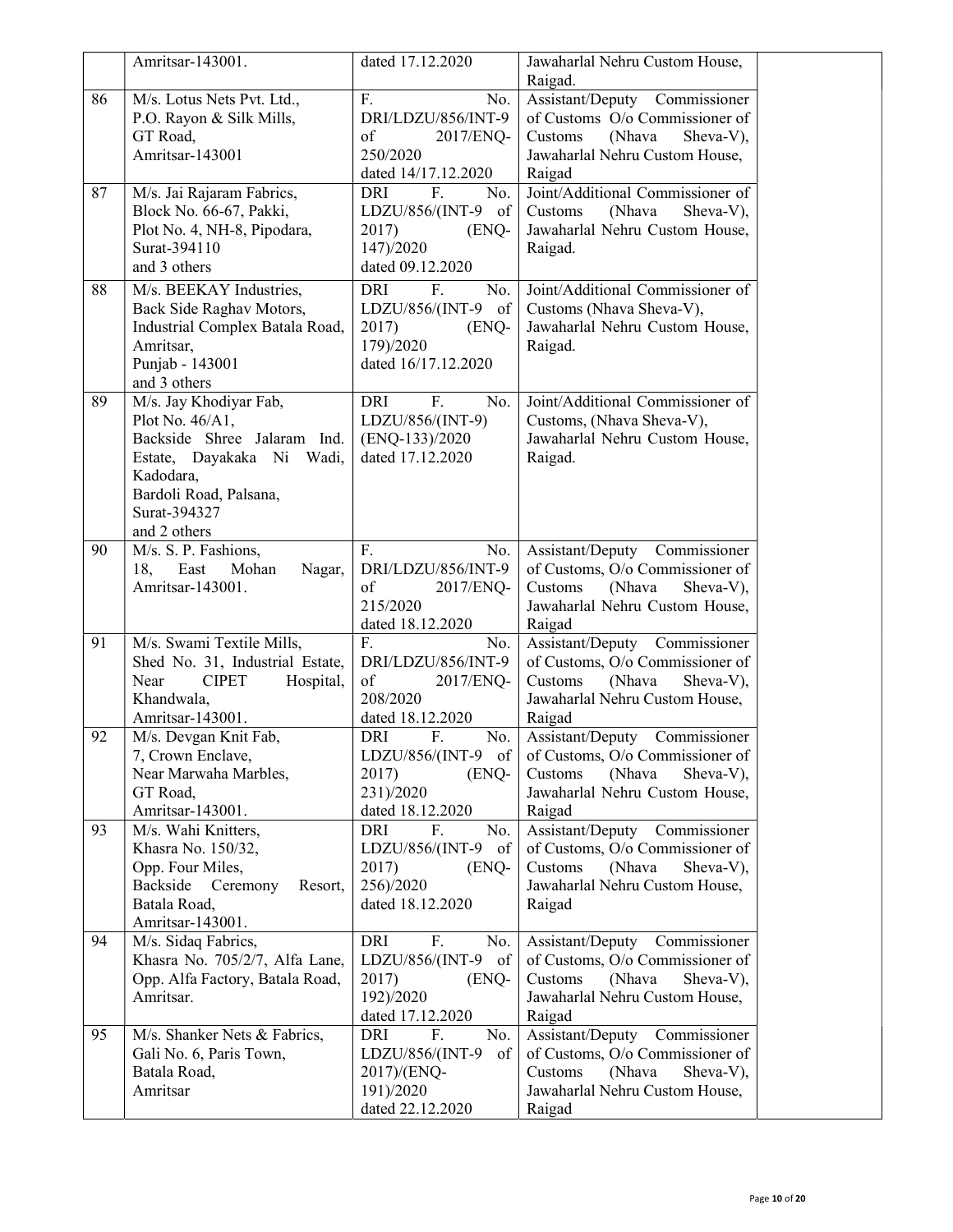| 96  | M/s. BMD Pvt. Ltd.,              | F.<br>No.<br>DRI        | Joint/Additional Commissioner of |
|-----|----------------------------------|-------------------------|----------------------------------|
|     | PB No. 35, LNJ, Nagar,           | LDZU/856/(INT-9<br>of   | Customs (Nhava Sheva-V),         |
|     | Mordi Banswara,                  | 2017) (ENQ-9)/2020      | Jawaharlal Nehru Custom House,   |
|     | Rajasthan-327001                 | dated 20.12.2020        | Raigad.                          |
|     | and 3 others                     |                         |                                  |
| 97  | M/s. S.M. Knit Tex,              | <b>DRI</b><br>F.<br>No. | Joint/Additional Commissioner of |
|     | Plot No. D-6/7, Sayan Textile    | LDZU/856/(INT-9<br>of   | (Nhava<br>Customs<br>Sheva-V),   |
|     | Park, C/o Weal Park, Ichhapore,  | 2017)/(ENQ-             | Jawaharlal Nehru Custom House,   |
|     | Hazira Road,                     | 144)/2020               | Raigad.                          |
|     | Surat-394270                     | dated 22.12.2020        |                                  |
|     | and 3 others                     |                         |                                  |
| 98  | M/s. Ganpati Cotex,              | DRI<br>F.<br>No.        | Joint/Additional Commissioner of |
|     | C/o Mehar Chand & Sons,          | LDZU/856/(INT-9<br>of   | Customs (Nhava Sheva-V),         |
|     | O/s Gandhi Gate,                 | 2017)/(ENQ-             | Jawaharlal Nehru Custom House,   |
|     | Amritsar-143001                  | 176)/2020               | Raigad.                          |
|     | and 2 others                     | dated 21.12.2020        |                                  |
| 99  | M/s. Mehra Knit Fab,<br>19,      | DRI<br>F.<br>No.        | Joint/Additional Commissioner of |
|     | Govind Vihar, Lawrence Road,     | LDZU/856/(INT-9<br>of   | Customs (Nhava Sheva-V),         |
|     | Amritsar-143001                  | 2017)<br>(ENQ-          | Jawaharlal Nehru Custom House,   |
|     | and 2 others                     | 183)/2020               | Raigad.                          |
|     |                                  | dated 21.12.2020        |                                  |
| 100 | M/s. Avichal Embroidery Pvt.     | DRI<br>F.<br>No.        | Commissioner<br>of<br>Customs    |
|     | Ltd., Verka Bye Pass Road,       | LDZU/856/(INT-9<br>of   | (Nhava Sheva-V),                 |
|     | Backside Verka Milk Plant,       | 2017)<br>(ENQ-          | Jawaharlal Nehru Custom House,   |
|     | Amritsar-143001                  | 174)/2020               | Raigad                           |
|     | and 2 others                     | dated 21/22.12.2020     |                                  |
| 101 | M/s. Ess Ell Furnishers,         | F.<br>DRI<br>No.        | Assistant/Deputy Commissioner    |
|     | Khasra No. 2118/249/251,         | LDZU/856/(INT-9<br>of   | of Customs, O/o Commissioner of  |
|     | Near<br>Standard<br>Processors,  | 2017)<br>(ENQ-          | Customs<br>(Nhava<br>Sheva-V),   |
|     | Dashmesh Nagar, Batala Road,     | 237)/2020               | Jawaharlal Nehru Custom House,   |
|     | Amritsar-143001.                 | dated 22.12.2020.       | Raigad                           |
| 102 | M/s. A. G. Textiles Industry,    | F.<br>DRI<br>No.        | Assistant/Deputy Commissioner    |
|     | Plot Fatehgarh Churian Road,     | LDZU/856/(INT-9<br>of   | of Customs, O/o Commissioner of  |
|     | Nangli,                          | 2017)<br>(ENQ-          | (Nhava<br>Sheva-V),<br>Customs   |
|     | Amritsar                         | 211)/2020               | Jawaharlal Nehru Custom House,   |
|     |                                  | dated 22.12.2020        | Raigad                           |
| 103 | M/s. R. G. Merchandisers Pvt.    | F.<br>No.<br>DRI        | Commissioner<br>Assistant/Deputy |
|     | Ltd.,                            | LDZU/856/(INT-9 of      | of Customs, O/o Commissioner of  |
|     | C-134, Phase-V,                  | 2017)<br>(ENQ-          | Customs<br>(Nhava<br>Sheva-V),   |
|     | Focal Point,                     | 260)/2020               | Jawaharlal Nehru Custom House,   |
|     | Ludhiana-141010.                 | dated 23.12.2020.       | Raigad                           |
| 104 | M/s. SRC Embroideries,           | F.<br>No.<br>DRI        | Assistant/Deputy Commissioner    |
|     | Near Escort Hospital,            | LDZU/856/(INT-9 of      | of Customs, O/o Commissioner of  |
|     | P.O. Khanna Nagar,               | 2017)<br>(ENQ-          | Customs<br>(Nhava<br>Sheva-V),   |
|     | Amritsar.                        | 225)/2020               | Jawaharlal Nehru Custom House,   |
|     |                                  | dated 22/23.12.2020.    | Raigad                           |
| 105 | M/s. M. K. International,        | F.<br>DRI<br>No.        | Assistant/Deputy Commissioner    |
|     | International<br>Opposite<br>DAV | LDZU/856/(INT-9 of      | of Customs, O/o Commissioner of  |
|     | School, Verka Vallah Bye Pass,   | 2017)<br>(ENQ-          | Customs<br>(Nhava<br>Sheva-V),   |
|     | Amritsar-143001.                 | 238)/2020               | Jawaharlal Nehru Custom House,   |
|     |                                  | dated 23.12.2020.       | Raigad                           |
| 106 | M/s. Star Silk Mills Pvt. Ltd.,  | F.<br>No.<br>DRI        | Assistant/Deputy Commissioner    |
|     | Kasmir Road, Verka,              | LDZU/856/(INT-9 of      | of Customs, O/o Commissioner of  |
|     | Amritsar.                        | 2017)<br>(ENQ-          | (Nhava<br>Customs<br>Sheva-V),   |
|     |                                  | 230)/2020               | Jawaharlal Nehru Custom House,   |
|     |                                  | dated 23.12.2020.       | Raigad                           |
|     |                                  |                         |                                  |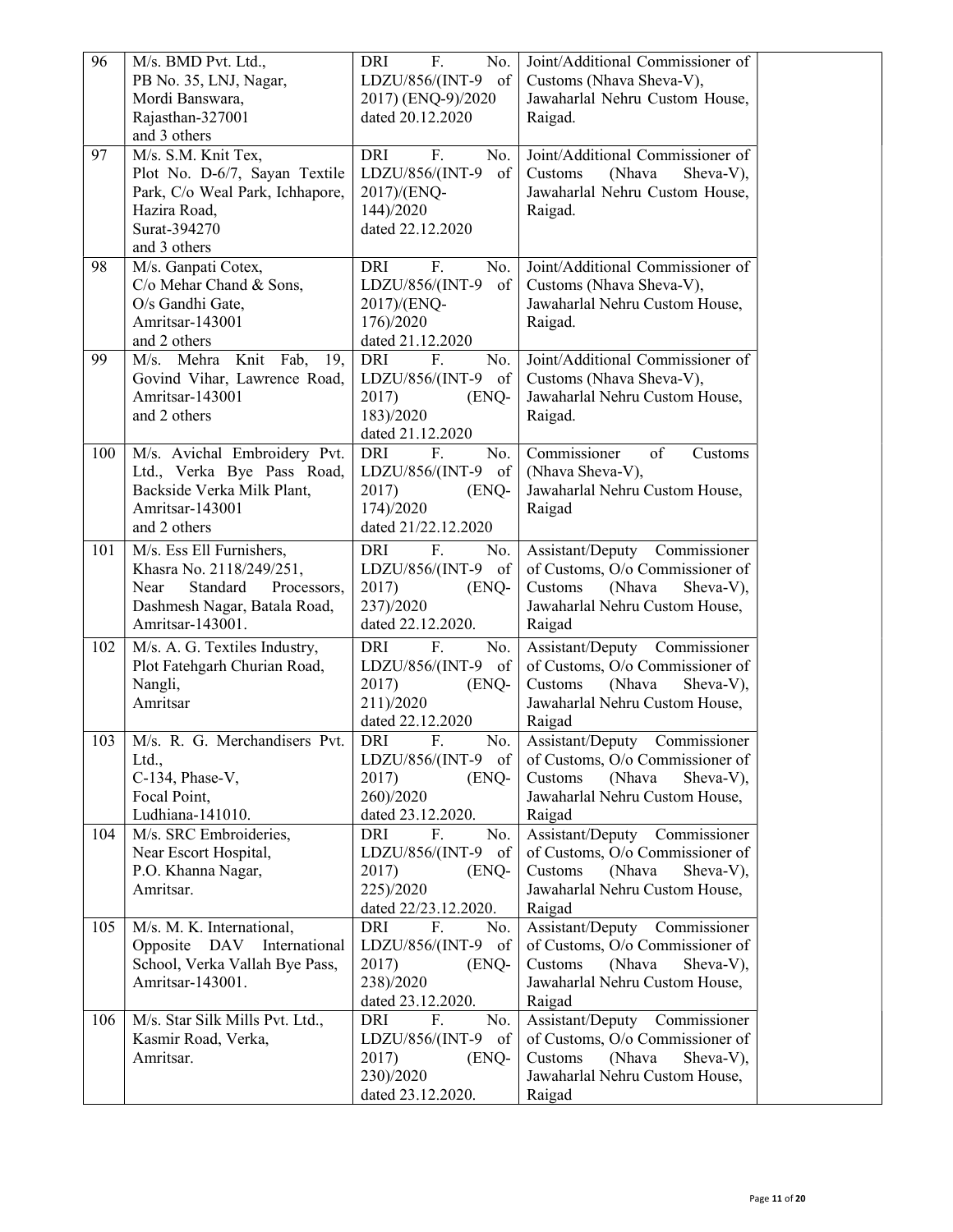| 107 | M/s. Samrat Nets & Fabrics,<br>Khasra No. 2836,<br>Maharaja Building, Near Punjab<br>& Sind Bank, Batala Road,<br>Amritsar.  | F.<br>DRI<br>No.<br>LDZU/856/(INT-9<br>of<br>2017)/(ENQ-<br>233)/2020<br>dated 23.12.2020                     | Assistant/Deputy Commissioner<br>of Customs, O/o Commissioner of<br>Customs<br>(Nhava<br>Sheva-V),<br>Jawaharlal Nehru Custom House,<br>Raigad |  |
|-----|------------------------------------------------------------------------------------------------------------------------------|---------------------------------------------------------------------------------------------------------------|------------------------------------------------------------------------------------------------------------------------------------------------|--|
| 108 | M/s. Bajaj Textiles,<br>Plot No. 21, Gali Tung Pai,<br>Textile Lane, Batala Road,<br>Amritsar-143001<br>and 3 others.        | F.<br>DRI<br>No.<br>LDZU/856/(INT-9 of<br>2017)(ENQ-178)/2020<br>dated 18/23.12.2020.                         | Joint/Additional Commissioner of<br>Customs (Nhava Sheva-V),<br>Jawaharlal Nehru Custom House,<br>Raigad.                                      |  |
| 109 | M/s. Talwar Knitters,<br>Om Shanti Lane,<br>Near Fortis Escort Hospital,<br>Pandori Warraich,<br>Amritsar-143001             | DRI<br>F.<br>No.<br>LDZU/856/INT-9<br>$\sigma$ f<br>2017/ENQ-164/2020<br>dated 21/23.12.2020                  | Joint/Additional Commissioner of<br>Customs (Nhava Sheva-V),<br>Jawaharlal Nehru Custom House,<br>Raigad.                                      |  |
|     | Branch at:<br>461, Green Avenue,<br>Amritsar-143001<br>and 3 others.                                                         |                                                                                                               |                                                                                                                                                |  |
| 110 | M/s. S. S. Knitters,<br>Tungpai,<br>Abadi,<br>7,<br>Mohkampura,<br>Amritsar-143001                                           | F.<br><b>DRI</b><br>No.<br>LDZU/856/(INT-9 of<br>2017)<br>(ENQ-<br>224)/2020<br>dated 24.12.2020              | Assistant/Deputy Commissioner<br>of Customs, O/o Commissioner of<br>(Nhava<br>Sheva-V),<br>Customs<br>Jawaharlal Nehru Custom House,<br>Raigad |  |
| 111 | M/s. Shree Krishna Impex,<br>B-199, Greater Kailash, Part-I,<br>New Delhi-110048                                             | F.<br>DRI<br>No.<br>LDZU/856/(INT-9<br>of<br>2017)<br>(ENQ-<br>181)/2020                                      | Joint/Additional Commissioner of<br>Customs (Nhava Sheva-V),<br>Jawaharlal Nehru Custom House,<br>Raigad.                                      |  |
|     | Presently at:<br>C-649, New Friends Colony,<br>II Floor,<br>New Delhi-110025<br>and 2 others.                                | dated 24.12.2020                                                                                              |                                                                                                                                                |  |
| 112 | M/s. Diamond Silk,<br>Plot No. 360/2,<br>New GIDC, Katargam,<br>Opp. Sanjay Gas Godown,<br>Katargam, Surat<br>and 3 others.  | F.<br><b>DRI</b><br>No.<br>LDZU/856/(INT-9 of<br>2017)<br>(ENQ-<br>150)/2020<br>dated 24.12.2020              | Joint/Additional Commissioner of<br>Customs (Nhava Sheva-V),<br>Jawaharlal Nehru Custom House,<br>Raigad.                                      |  |
| 113 | M/s. Rushubh Silk,<br>Plot No. 360/2,<br>New GIDC Katargam,<br>Opp. Sanjay Gas Godown,<br>Katargam, Surat<br>and 3 others.   | F.<br>DRI<br>No.<br>LDZU/856/(INT-9 of<br>2017)<br>(ENQ-<br>153)/2020<br>dated 24.12.2020                     | Joint/Additional Commissioner of<br>Customs, Nhava Sheva V,<br>Jawaharlal Nehru Custom House,<br>Raigad.                                       |  |
| 114 | M/s. Anmol Fabrics,<br>Plot No. 360/2,<br>New GIDC, Katargam,<br>Opp. Sanjay Gas Godown,<br>Katargam, Surat<br>and 3 others. | F.<br>DRI<br>No.<br>LDZU/856/(INT-9 of<br>2017)<br>(ENQ-<br>149)/2020<br>dated 24.12.2020                     | Joint/Additional Commissioner of<br>Customs (Nhava Sheva-V),<br>Jawaharlal Nehru Custom House,<br>Raigad.                                      |  |
| 115 | M/s. Hari Silk,<br>Plot No. 360/2,<br>New GIDC, Katargam,<br>Opp. Sanjay Gas Godown,<br>Katargam, Surat<br>and 3 others.     | F.<br>DRI<br>No.<br>LDZU/856/(INT-9<br>$\circ$ of $\vert$<br>2017)<br>(ENQ-<br>151)/2020<br>dated 24.12.2020. | Joint/Additional Commissioner of<br>Customs (Nhava Sheva-V),<br>Jawaharlal Nehru Custom House,<br>Raigad.                                      |  |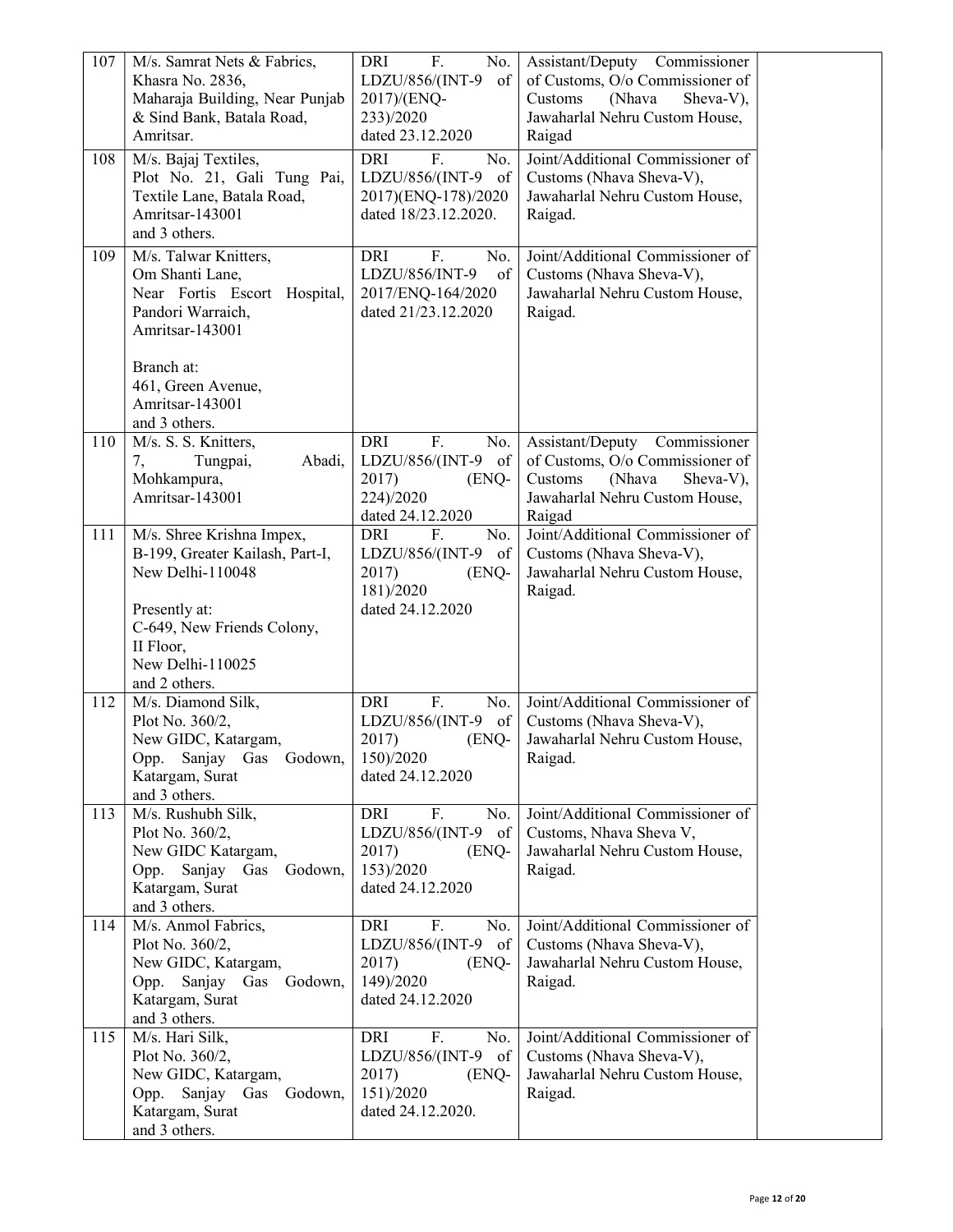| 116 | M/s. B. D. S. Knit Fab, Preet           | DRI<br>F.<br>No.        | Assistant/Deputy Commissioner    |  |
|-----|-----------------------------------------|-------------------------|----------------------------------|--|
|     | Nagar,                                  | LDZU/856/(INT-9<br>of   | of Customs, O/o Commissioner of  |  |
|     | Near Sikka Gas Godown,                  | 2017)/(ENQ-             | Sheva-V),<br>Customs<br>(Nhava   |  |
|     | Batala Road,                            | 226)/2020               | Jawaharlal Nehru Custom House,   |  |
|     | Amritsar-143001                         | dated 28.12.2020.       | Raigad.                          |  |
| 117 | M/s. Balaji Knit Fab,                   | DRI<br>F.<br>No.        | Assistant/Deputy Commissioner    |  |
|     | Gali No. 5, Balkalan,                   | LDZU/856/(INT-9 of      | of Customs, O/o Commissioner of  |  |
|     | Majitha Road,                           | 2017)<br>(ENQ-          | Sheva-V),<br>Customs<br>(Nhava   |  |
|     | Amritsar.                               | 204)/2020               | Jawaharlal Nehru Custom House,   |  |
|     |                                         | dated 28.12.2020.       | Raigad.                          |  |
| 118 | M/s. Gauri,                             | <b>DRI</b><br>F.<br>No. | Assistant/Deputy Commissioner    |  |
|     | 677-L, Model Town,                      | LDZU/856/(INT-9<br>of   | of Customs, O/o Commissioner of  |  |
|     | Near Pruthi Chowk,                      | 2017)/(ENQ-             | Sheva-V),<br>Customs<br>(Nhava   |  |
|     | Panipat-132103.                         | 258)/2020               | Jawaharlal Nehru Custom House,   |  |
|     |                                         | dated 28.12.2020        | Raigad.                          |  |
| 119 | M/s. Geeta Knit Fab,                    | DRI<br>F.<br>No.        | Assistant/Deputy Commissioner    |  |
|     | H. No. 18A,                             | LDZU/856/(INT-9 of      | of Customs, O/o Commissioner of  |  |
|     | Brahm Nagar, Lawrence Road,             | 2017)<br>(ENQ-          | Sheva-V),<br>Customs<br>(Nhava   |  |
|     | Amritsar.                               | 225)/2020               | Jawaharlal Nehru Custom House,   |  |
|     |                                         | dated 28.12.2020.       | Raigad                           |  |
| 120 | M/s. Shree Balaji Knitters,             | DRI<br>F.<br>No.        | Assistant/Deputy Commissioner    |  |
|     | Plot No. 4,                             | LDZU/856/INT-9<br>of    | of Customs, O/o Commissioner of  |  |
|     | Guru Gobind<br>Singh Nagar,             | 2017/ENQ-236/2020       | Sheva-V),<br>Customs<br>(Nhava   |  |
|     | Batala Road,                            | dated 28.12.2020.       | Jawaharlal Nehru Custom House,   |  |
|     | Amritsar-143001.                        |                         | Raigad                           |  |
| 121 | M/s. Sandeep Impex Pvt. Ltd.,           | F.<br>No.               | Assistant/Deputy Commissioner    |  |
|     | 134/A, Sea Lord,                        | DRI/LDZU/856/INT-9      | of Customs, O/o Commissioner of  |  |
|     | $13th$ Floor,                           | of<br>2017/ENQ-         | Sheva-V),<br>Customs<br>(Nhava   |  |
|     | G.D. Somani<br>Marg,<br>Cuffe           | 257/2020                | Jawaharlal Nehru Custom House,   |  |
|     | Parade,<br>Mumbai-<br>Colaba,           | dated 28.12.2020.       | Raigad.                          |  |
|     | 400005                                  |                         |                                  |  |
|     |                                         |                         |                                  |  |
|     | Factory at:                             |                         |                                  |  |
|     | Plot No. 24, Behind Four Miles          |                         |                                  |  |
|     | Resort, Near Showroom Next              |                         |                                  |  |
|     | Lane, Batala Road,                      |                         |                                  |  |
|     | Amritsar-143001.                        |                         |                                  |  |
| 122 | M/s. Shiva Impex,                       | <b>DRI</b><br>F.<br>No. | Assistant/Deputy Commissioner    |  |
|     | 424, Focal Point,                       | LDZU/856/(INT-9 of      | of Customs, O/o Commissioner of  |  |
|     | Amritsar                                | 2017)/(ENQ-             | (Nhava<br>Sheva-V),<br>Customs   |  |
|     |                                         | 202)/2020               | Jawaharlal Nehru Custom House,   |  |
|     |                                         | dated 29.12.2020.       | Raigad.                          |  |
| 123 | M/s. Titanium Ten Enterprises           | F.<br>No.               | Assistant/Deputy<br>Commissioner |  |
|     | Limited,                                | DRI/LDZU/856/INT-9      | of Customs, O/o Commissioner of  |  |
|     | Shop No. 901/914,                       | of<br>2017/ENQ-         | Sheva-V),<br>Customs<br>(Nhava   |  |
|     | 9 <sup>th</sup> Floor, Rajhans Complex, | 264/2020                | Jawaharlal Nehru Custom House,   |  |
|     | Ring Road, Surat-395002                 | dated 29.12.2020.       | Raigad.                          |  |
|     |                                         |                         |                                  |  |
|     | Branch at:                              |                         |                                  |  |
|     | P. No. 660, Palsana, Surat.             |                         |                                  |  |
| 124 | M/s. Tridev Overseas,                   | <b>DRI</b><br>F.<br>No. | Assistant/Deputy Commissioner    |  |
|     | H1/120, Batala Road,                    | LDZU/856/(INT-9 of      | of Customs, O/o Commissioner of  |  |
|     | Textile Lane,                           | 2017)<br>(ENQ-          | Sheva-V),<br>Customs<br>(Nhava   |  |
|     | Amritsar                                | 206)/2020               | Jawaharlal Nehru Custom House,   |  |
|     | and another.                            | dated 29.12.2020.       | Raigad.                          |  |
| 125 | M/s. Unique Embroiders,                 | DRI<br>F.<br>No.        | Assistant/Deputy<br>Commissioner |  |
|     | Khasra No. 1419, Khata Khatoni          | LDZU/856/(INT-9 of      | of Customs, O/o Commissioner of  |  |
|     | No. 439/680, Near Suncity               | 2017)<br>(ENQ-          | Sheva-V),<br>(Nhava<br>Customs   |  |
|     | Amusement Park, Batala Road,            | 213)/2020               | Jawaharlal Nehru Custom House,   |  |
|     | Amritsar.                               | dated 29.12.2020        | Raigad.                          |  |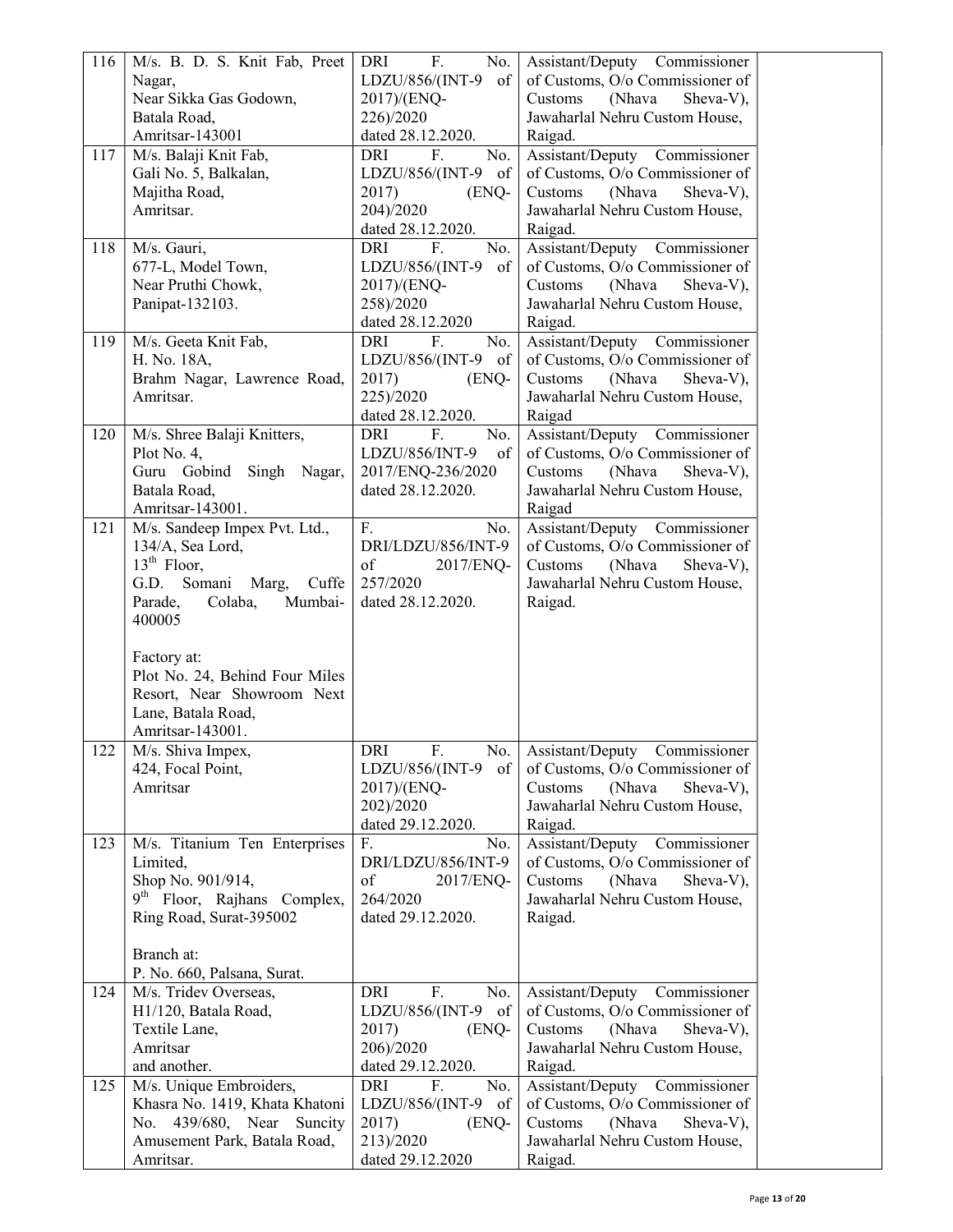| 126 | M/s. Laser Fibers Pvt. Ltd.,     | F.<br>DRI<br>No.        | Assistant/Deputy Commissioner    |  |
|-----|----------------------------------|-------------------------|----------------------------------|--|
|     | Plot No. 5, Block No. 304,       | LDZU/856/(INT-9 of      | of Customs, O/o Commissioner of  |  |
|     | Vill. Karanj,                    | 2017)<br>(ENQ-          | Customs<br>(Nhava<br>Sheva-V),   |  |
|     | Tal-Mandavi,                     | 262)/2020               | Jawaharlal Nehru Custom House,   |  |
|     | Surat                            | dated 29.12.2020.       | Raigad.                          |  |
| 127 | M/s. Geeta Textile Mills,        | DRI<br>F.<br>No.        | Assistant/Deputy Commissioner    |  |
|     | 7088<br>Dhobi                    |                         | of Customs, O/o Commissioner of  |  |
|     | $D-7$ ,<br>Ghat,                 | LDZU/856/(INT-9 of      |                                  |  |
|     | Amritsar.                        | 2017)<br>(ENQ-          | Customs<br>(Nhava<br>Sheva-V),   |  |
|     |                                  | 209)/2020               | Jawaharlal Nehru Custom House,   |  |
|     |                                  | dated 28/29.12.2020.    | Raigad                           |  |
| 128 | M/s. Top Knit Textiles,          | <b>DRI</b><br>F.<br>No. | Assistant/Deputy Commissioner    |  |
|     | Textile Lane, Batala Road,       | LDZU/856/(INT-9 of      | of Customs, O/o Commissioner of  |  |
|     | Amritsar                         | 2017)<br>(ENQ-          | Customs<br>(Nhava<br>Sheva-V),   |  |
|     | and another.                     | 218)/2020               | Jawaharlal Nehru Custom House,   |  |
|     |                                  | dated 28.12.2020        | Raigad.                          |  |
| 129 | M/s. Grover Tex Prints Pvt.      | <b>DRI</b><br>No.<br>F. | Assistant/Deputy Commissioner,   |  |
|     | Ltd.,                            | LDZU/856/(INT-9<br>of   | O/o Commissioner of Customs      |  |
|     | Plot No. 297, Sector-29,         | 2017)/(ENQ-             | (Nhava Sheva-V),                 |  |
|     | Part-II, HUDA,                   | 177)/2020               | Jawaharlal Nehru Custom House,   |  |
|     | Panipat-132103.                  | dated 29.12.2020        | Raigad.                          |  |
|     |                                  |                         | Assistant/Deputy Commissioner    |  |
|     |                                  |                         | of Customs (Import),             |  |
|     |                                  |                         | Inland<br>Container<br>Depot,    |  |
|     |                                  |                         | Tughlakabad,                     |  |
|     |                                  |                         | New Delhi.                       |  |
| 130 |                                  | F.<br>DRI<br>No.        | Joint/Additional Commissioner of |  |
|     | M/s. Sterling Fabrics,           |                         |                                  |  |
|     | 55, Industrial Area,             | LDZU/856/(INT-9 of      | Customs (Nhava Sheva-V),         |  |
|     | P.O. Rayon & Silk Mills,         | 2017)<br>(ENQ-          | Jawaharlal Nehru Custom House,   |  |
|     | GT Road, Chheharta,              | 184)/2020               | Raigad.                          |  |
|     | Amritsar-143001                  | dated 25/29.12.2020     |                                  |  |
|     | and 3 others.                    |                         |                                  |  |
| 131 | M/s. Ankita Fabrics,             | DRI<br>F.<br>No.        | Joint/Additional Commissioner of |  |
|     | Plot No. 580-581, Ground Floor,  | LDZU/856/(INT-          | Customs,                         |  |
|     | RJD Integrated Textile Part,     | 9/2017<br>(ENQ-         | Incharge-ICD-Sachin, Module-II,  |  |
|     | Icchapore,                       | 131)/2020               | Surat                            |  |
|     | Surat-394510                     | dated 25/29.12.2020.    | O/o Principal Commissioner of    |  |
|     | and 2 others.                    |                         | Customs, Customs House, Near     |  |
|     |                                  |                         | All India Radio, Navrangpura,    |  |
|     |                                  |                         | Ahmedabad.                       |  |
| 132 | M/s. Siyaram Fabrics,            | <b>DRI</b><br>F.<br>No. | Joint/Additional Commissioner of |  |
|     | B/29, Sadhna Co. Op. Housing     | LDZU/856/(INT-9<br>of   | Customs, Office of Commissioner  |  |
|     | Society, Mini Bazar, Varchha,    | 2017)<br>(ENQ-          | of Customs, Customs House,       |  |
|     | Surat-395006                     | 138)/2020               | All<br>India<br>Near<br>Radio,   |  |
|     | and 2 others.                    | dated 28.12.2020        | Navrangpura,                     |  |
|     |                                  |                         | Ahmedabad.                       |  |
| 133 | M/s. Avish Knitting Industries,  | <b>DRI</b><br>F.<br>No. | Joint/Additional Commissioner of |  |
|     | Plot No. 5, Om Shanti Lane,      | LDZU/856/(INT-          | Customs (Nhava Sheva-V),         |  |
|     | Pandori Warraich Road,           | 9/2017<br>(ENQ-         | Jawaharlal Nehru Custom House,   |  |
|     | Verka<br>Majitha<br>Bye<br>Pass, | 185)/2020               | Raigad.                          |  |
|     | Amritsar-143001                  | dated 25/29.12.2020.    |                                  |  |
|     | and 2 others.                    |                         |                                  |  |
|     |                                  |                         |                                  |  |
| 134 | M/s. Grand Creations, Plot No.   | F.<br><b>DRI</b><br>No. | Assistant/Deputy<br>Commissioner |  |
|     | 2, Backside Raghav Motors,       | LDZU/856/(INT-9 of      | of Customs (Nhava Sheva-V),      |  |
|     | Batala Road,                     | 2017)<br>(ENQ-          | Jawaharlal Nehru Custom House,   |  |
|     | Amritsar.                        | 239)/2020               | Raigad.                          |  |
|     |                                  | dated 29.12.2020.       |                                  |  |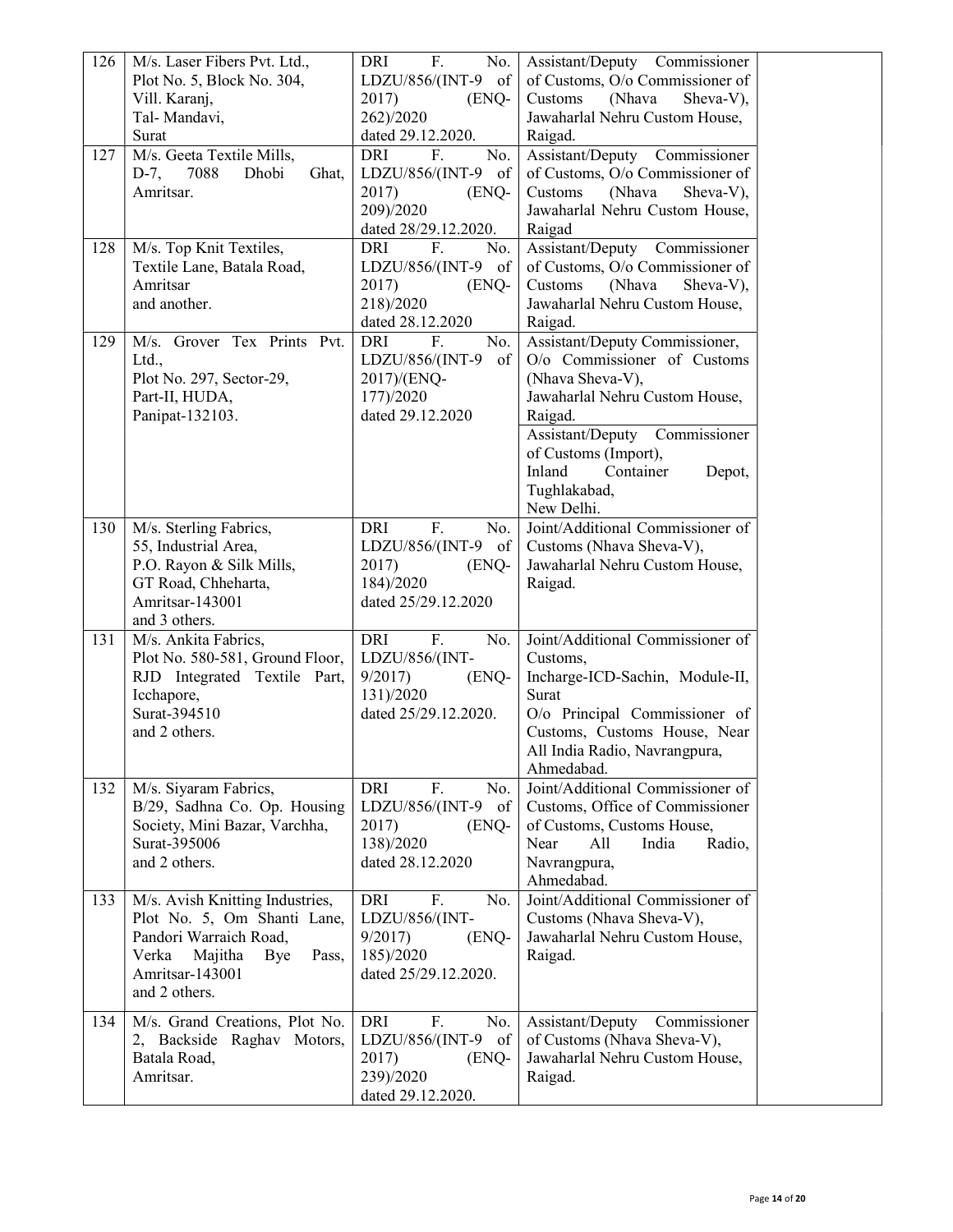| 135 | M/s. Fine Knit Fab,                            | F.<br>No.                                 | Assistant/Deputy Commissioner                                    |  |
|-----|------------------------------------------------|-------------------------------------------|------------------------------------------------------------------|--|
|     | Khasra No. 125/30-31,                          | DRI/LDZU/856/INT-9                        | of Customs, O/o Commissioner of                                  |  |
|     | Behind SG Textiles Industries,                 | of<br>2017/ENQ-                           | Customs<br>(Nhava<br>Sheva-V),                                   |  |
|     | PO Khanna Nagar, Batala Road,                  | 214/2020                                  | Jawaharlal Nehru Custom House,                                   |  |
|     | Amritsar-143001.                               | dated 30.12.2020                          | Raigad.                                                          |  |
| 136 | M/s. Jai Shankar Knit Fab, KH.                 | F.No.                                     | Assistant/Deputy Commissioner                                    |  |
|     | No. 2184/166,                                  | DRI/LDZU/856/INT-9                        | of Customs, O/o Commissioner of                                  |  |
|     | Gali Murgi Khana, Batala Road,                 | of<br>2017/ENQ-                           | Customs<br>(Nhava<br>Sheva-V),                                   |  |
|     | Amritsar-143001.                               | 207/2020                                  | Jawaharlal Nehru Custom House,                                   |  |
|     |                                                | dated 30.12.2020                          | Raigad                                                           |  |
| 137 | M/s. M. K. Traders,                            | F.No.                                     | Assistant/Deputy Commissioner                                    |  |
|     | Shop No. 7, Bajrang Market,                    | DRI/LDZU/856/INT-9                        | of Customs, O/o Commissioner of                                  |  |
|     | Shastri<br>Market,<br>Amritsar-                | of<br>2017/ENQ-                           | Customs<br>(Nhava<br>Sheva-V),                                   |  |
|     | 143001                                         | 228/2020                                  | Jawaharlal Nehru Custom House,                                   |  |
|     | and another                                    | dated 30.12.2020                          | Raigad                                                           |  |
| 138 | M/s. Sehgal Knitters,                          | F.No.                                     | Assistant/Deputy Commissioner                                    |  |
|     | H. No. 5/3401, Alfa Lane,                      | DRI/LDZU/856/INT-9                        | of Customs, O/o Commissioner of                                  |  |
|     | P.O. Khanna Nagar,<br>Batala                   | of<br>2017/ENQ-                           | Sheva-V),<br>Customs<br>(Nhava                                   |  |
|     | Road,                                          | 242/2020                                  | Jawaharlal Nehru Custom House,                                   |  |
| 139 | Amritsar-143001<br>M/s. Shree Krishna Fabrics, | dated 30.12.2020<br>F.No.                 | Raigad                                                           |  |
|     | I/S Raghav Motor Lane,                         | DRI/LDZU/856/INT-9                        | Assistant/Deputy Commissioner<br>of Customs, O/o Commissioner of |  |
|     | Batala Road,                                   | of<br>2017/ENQ-                           | Customs<br>(Nhava<br>Sheva-V),                                   |  |
|     | Amritsar-143001.                               | 193/2020                                  | Jawaharlal Nehru Custom House,                                   |  |
|     |                                                | dated 30.12.2020                          | Raigad                                                           |  |
| 140 | M/s. Shanker Industries,                       | F.<br>No.<br>DRI                          | Joint/Additional Commissioner of                                 |  |
|     | H1/120, Textile Lane,                          | LDZU/856/(INT-9 of                        | Customs (Nhava Sheva-V),                                         |  |
|     | Batala Road,                                   | 2017)<br>(ENQ-                            | Jawaharlal Nehru Custom House,                                   |  |
|     | Amritsar                                       | 217)/2020                                 | Raigad.                                                          |  |
|     | and 2 others                                   | dated 30.12.2020                          |                                                                  |  |
| 141 | M/s. A. K. Aggarwal & Bros.,                   | <b>DRI</b><br>F.<br>No.                   | Joint/Additional Commissioner of                                 |  |
|     | Khasra No. 210,                                | LDZU/856/(INT-9 of                        | Customs (Nhava Sheva-V),                                         |  |
|     | Gali Murgi Khana, Batala Road,                 | 2017)<br>(ENQ-                            | Jawaharlal Nehru Custom House,                                   |  |
|     | Amritsar                                       | 232)/2020                                 | Raigad.                                                          |  |
|     | and another.                                   | dated 29.12.2020                          |                                                                  |  |
| 142 | M/s. Parmodh Woollen Mills,                    | F.No. DRI/LDZU/856/                       | Joint/Additional Commissioner of                                 |  |
|     | Khu Bhalla, Islamabad,                         | INT-9 of 2017/ENQ-                        | Customs (Nhava Sheva-V),                                         |  |
|     | Amritsar-143001                                | 222/2020                                  | Jawaharlal Nehru Custom House,                                   |  |
|     | and another                                    | dated 30.12.2020                          | Raigad.<br>Joint/Additional Commissioner of                      |  |
| 143 | M/s. D. K. Overseas,<br>32, White Avenue,      | F.No. DRI/LDZU/856/<br>INT-9 of 2017/ENQ- |                                                                  |  |
|     | Maqbool Road,                                  | 243/2020                                  | Customs (Nhava Sheva-V),<br>Jawaharlal Nehru Custom House,       |  |
|     | Amritsar-143001                                | dated 30.12.2020                          | Raigad.                                                          |  |
|     |                                                |                                           |                                                                  |  |
|     | Branch at:                                     |                                           |                                                                  |  |
|     | Plot No. 10, Cosmo Hyundai                     |                                           |                                                                  |  |
|     | Lane, Batala Road,                             |                                           |                                                                  |  |
|     | Amritsar-143001                                |                                           |                                                                  |  |
|     | and another.                                   |                                           |                                                                  |  |
| 144 | M/s. Jayam Fabrics, Plot No.                   | DRI<br>F.<br>No.                          | Additional /Joint Commissioner                                   |  |
|     | 580-581, Ground Floor,                         | LDZU/856/(INT-9 of                        | of<br>Office<br>Customs,<br>of                                   |  |
|     | Rid Integrated Textile Park,                   | 2017) (ENQ-88)/2020                       | Commissioner<br>of<br>Customs,                                   |  |
|     | Icchapore,                                     | dated 29/30.12.2020                       | Customs House, Near All India                                    |  |
|     | Surat-394510                                   |                                           | Radio, Navrangpura,                                              |  |
|     | and 2 others.                                  | F.                                        | Ahmedabad.                                                       |  |
| 145 | M/s. Aryan Plastic Exports Pvt.<br>Ltd.,       | DRI<br>No.<br>of<br>LDZU/856/(INT-9       | Joint/Additional Commissioner of<br>Customs (Nhava Sheva-V),     |  |
|     | D-155, Focal Point,                            | 2017)/(ENQ-                               | Jawaharlal Nehru Custom House,                                   |  |
|     | Amritsar-143001                                | 180)/2020                                 | Raigad.                                                          |  |
|     | and 3 others.                                  | dated 30.12.2020.                         |                                                                  |  |
|     |                                                |                                           |                                                                  |  |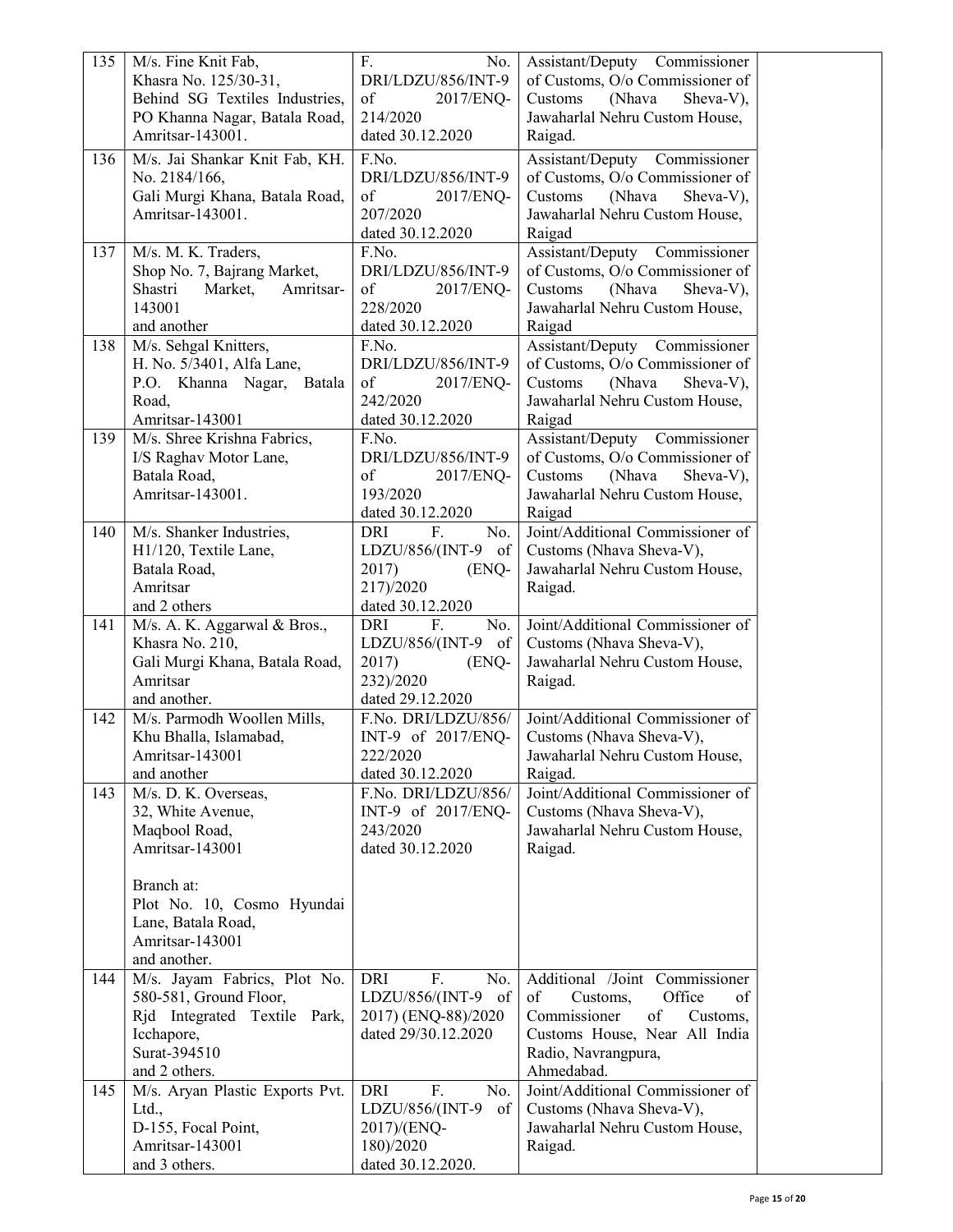| 146 | M/s. Star Knits,                                    | F.<br><b>DRI</b><br>No.                 | Joint/Additional Commissioner of |  |
|-----|-----------------------------------------------------|-----------------------------------------|----------------------------------|--|
|     | Kh. No. 2295/675/2,                                 | LDZU/856/(INT-9<br>of                   | Customs (Nhava Sheva-V),         |  |
|     | Gali Tungpai, Batala Road,                          | 2017)/(ENQ-182/2020                     | Jawaharlal Nehru Custom House,   |  |
|     | Amritsar-143001                                     | dated 30.12.2020.                       | Raigad.                          |  |
|     | and 3 others.                                       |                                         |                                  |  |
| 147 | M/s. K. P. Fashions,                                | <b>DRI</b><br>F.<br>No.                 | Joint/Additional Commissioner of |  |
|     | 373, Focal Point,                                   | LDZU/856/(INT-9<br>of                   | Customs (Nhava Sheva-V),         |  |
|     | Amritsar-143001                                     | 2017)<br>(ENQ-                          | Jawaharlal Nehru Custom House,   |  |
|     | and 3 others.                                       | 173)/2020                               | Raigad.                          |  |
|     |                                                     | dated 30.12.2020                        |                                  |  |
| 148 |                                                     | No.<br>DRI<br>F.                        | of<br>Commissioner<br>Customs    |  |
|     | M/s. Sapna Knitters,<br>109-111, Platinum Park Ind. | LDZU/856/(INT-9<br>of                   | (Nhava Sheva-V),                 |  |
|     | Block No.                                           |                                         |                                  |  |
|     | Society,<br>$200-A,$                                | 2017) (ENQ-78)/2020<br>dated 30.12.2020 | Jawaharlal Nehru Custom House,   |  |
|     | Tatithaiya, Tal-Palsana,<br>Surat-394315            |                                         | Raigad                           |  |
|     | and 3 others                                        |                                         |                                  |  |
|     |                                                     | <b>DRI</b><br>F.                        | of<br>Customs                    |  |
| 149 | M/s. Gururamdas Knit Fab,                           | No.                                     | Commissioner                     |  |
|     | Plot No. 1203-05, Laxmi Textile                     | LDZU/856/(INT-9<br>of                   | (Nhava Sheva-V),                 |  |
|     | Park, B/H Sachin GIDC,                              | 2017)<br>(ENQ-                          | Jawaharlal Nehru Custom House,   |  |
|     | Surat-394230                                        | 132)/2020                               | Raigad.                          |  |
|     | and 2 others.                                       | dated 30.12.2020                        |                                  |  |
| 150 | M/s. Shree Radhika Knit Fab,                        | F.<br><b>DRI</b><br>No.                 | Assistant/Deputy Commissioner    |  |
|     | C-28/8, Road No. 03,                                | LDZU/856/(INT-9<br>of                   | of Customs, O/o Commissioner of  |  |
|     | Hojiwala Ind. Estate,                               | 2017)<br>(ENQ-                          | (Nhava<br>Customs<br>Sheva-V),   |  |
|     | Sachin Vanz,                                        | 256)/2020                               | Jawaharlal Nehru Custom House,   |  |
|     | Surat-394230.                                       | dated 31.12.2020                        | Raigad                           |  |
| 151 | M/s. Ess Tex Knitters,                              | <b>DRI</b><br>F.<br>No.                 | Joint/Additional Commissioner of |  |
|     | S-469, Greater Kailash, Part-II,                    | LDZU/856/(INT-9<br>of                   | Customs, Nhava Sheva-V,          |  |
|     | New Delhi-110048.                                   | 2017)<br>(ENQ-                          | Jawaharlal Nehru Custom House,   |  |
|     |                                                     | 186)/2020                               | Raigad.                          |  |
|     |                                                     | 29/31.12.2020<br>dated                  |                                  |  |
|     |                                                     | read with corrigendum                   |                                  |  |
|     |                                                     | dated 22.02.2021.                       |                                  |  |
| 152 | M/s. R.5. Fabb Pvt. Ltd.,                           | No.<br>F.<br>DRI                        | Joint/Additional Commissioner of |  |
|     | 32, SG Enclave,                                     | LDZU/856/(INT-9 of                      | Customs (Nhava Sheva-V),         |  |
|     | Phase-I, Majitha Road,                              | 2017)/(ENQ-212/2020                     | Jawaharlal Nehru Custom House,   |  |
|     | Amritsar-143008                                     | dated 31.12.2020.                       | Raigad.                          |  |
|     | and another.                                        |                                         |                                  |  |
| 153 | M/s. Bhanu Embroideries Pvt.                        | F.<br>No.<br>DRI                        | Joint/Additional Commissioner of |  |
|     | Ltd.,                                               | LDZU/856/(INT-9<br>of                   | Customs (Nhava Sheva-V),         |  |
|     | 455, Basant Avenue, Amritsar                        | 2017)/(ENQ-                             | Jawaharlal Nehru Custom House,   |  |
|     |                                                     | 205)/2020                               | Raigad.                          |  |
|     | Presently at:                                       | dated 30/31.12.2020.                    |                                  |  |
|     | Village Bal Kalan, Majitha Road                     |                                         |                                  |  |
|     | Bye Pass, Amritsar                                  |                                         |                                  |  |
|     | and 2 others.                                       |                                         |                                  |  |
| 154 | M/s. T R Knitters,                                  | <b>DRI</b><br>F.<br>No.                 | Joint/Additional Commissioner of |  |
|     | Khasra No. 7406,                                    | LDZU/856/(INT-9<br>of                   | Customs (Nhava Sheva-V),         |  |
|     | Railway Crossing No. 22,                            | 2017)<br>(ENQ-                          | Jawaharlal Nehru Custom House,   |  |
|     | Near Krishan Mills, Islamabad,                      | 241)/2020                               | Raigad.                          |  |
|     | Amritsar                                            | dated 30.12.2020                        |                                  |  |
|     |                                                     |                                         | Assistant/Deputy<br>Commissioner |  |
|     |                                                     |                                         | of Customs,                      |  |
|     |                                                     |                                         | O/o Commissioner of Customs      |  |
|     |                                                     |                                         | (Import),                        |  |
|     |                                                     |                                         | ICD-Tughlakabad,                 |  |
|     |                                                     |                                         | New Delhi                        |  |
| 155 | M/s. Kochar Woollen Mills Pvt.                      | F.<br>No.                               | Commissioner<br>Assistant/Deputy |  |
|     | Ltd.,                                               | DRI/ASR/856/(INT-                       | of Customs (Group V),            |  |
|     | Katra Ahluwalia,                                    | 8)/(ENQ-29)/2020                        | O/o Commissioner of Customs      |  |
|     | P.O. Golden Temple,                                 | dated 28.12.2020                        | (Nhava Sheva-V),                 |  |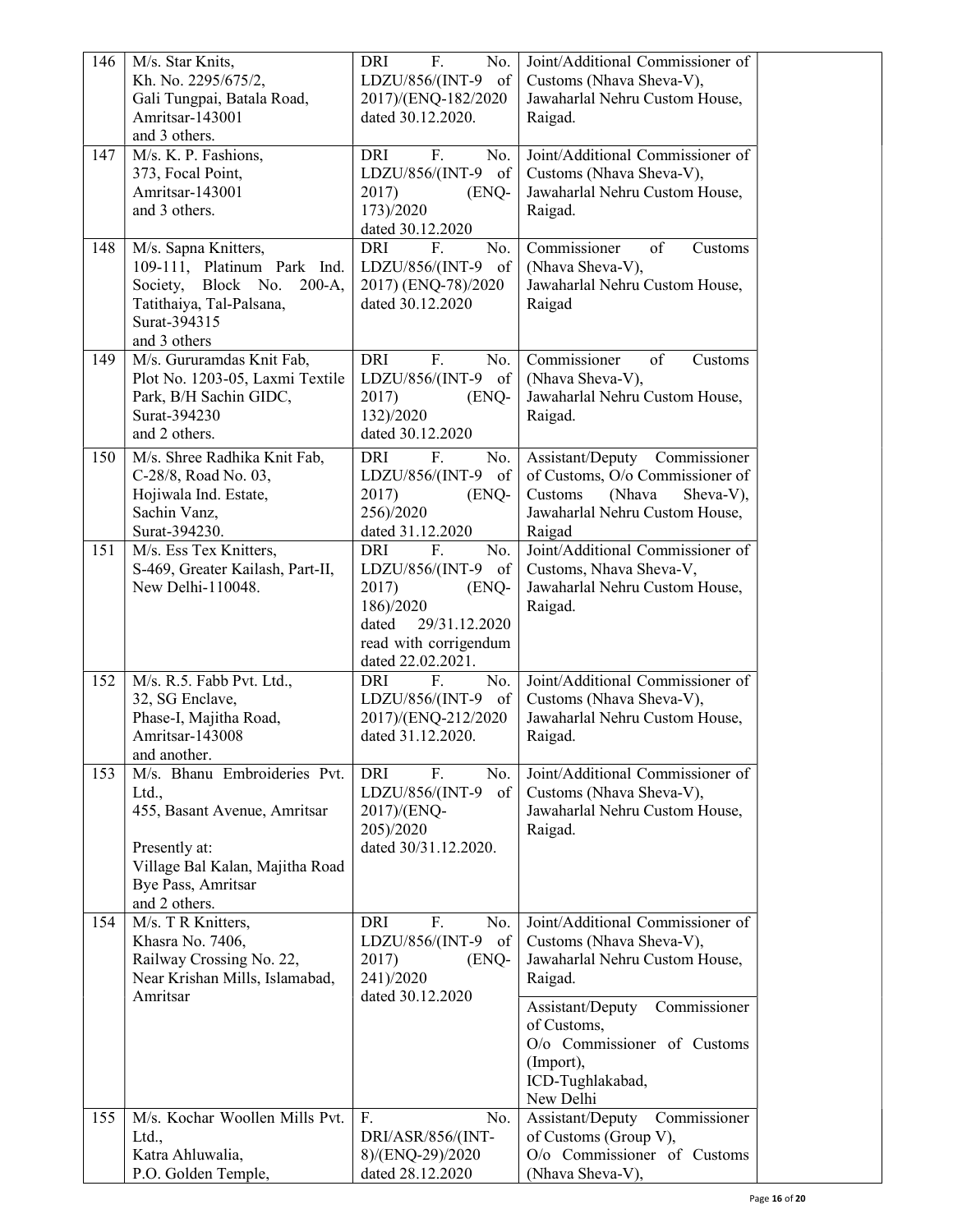|     | Amritsar                                                                                                                                                            |                                                                           | Jawaharlal Nehru Custom House,<br>Raigad.                                                                                                                 |  |
|-----|---------------------------------------------------------------------------------------------------------------------------------------------------------------------|---------------------------------------------------------------------------|-----------------------------------------------------------------------------------------------------------------------------------------------------------|--|
| 156 | M/s. Osaia Textile,<br>Dhapai Road,<br>Near Railway Crossing,<br>Amritsar-143001<br>Presently at:<br>Khu Bhalla, Near Dhobi Ghat,<br>Islamabad,<br>Amritsar-143001. | F. No. DRI/ASR/856<br>$(INT-8) (ENQ-6)/2020$<br>dated 28.12.2020          | Commissioner<br>Assistant/Deputy<br>of Customs,<br>O/o Commissioner of Customs<br>(Nhava Sheva-V),<br>Jawaharlal Nehru Custom House,<br>Raigad.           |  |
| 157 | M/s. Sangeet Tex, Opp. Neelam<br>Fab Gupta Colony,<br>Opp. Four Mills, Batala Road,<br>Amritsar                                                                     | F.<br>No.<br>DRI/ASR/856/(INT-<br>8)/(ENQ-31)/2020<br>dated 28.12.2020.   | Assistant/Deputy<br>Commissioner<br>of Customs (Group V),<br>O/o Commissioner of Customs<br>(Nhava Sheva-V),<br>Jawaharlal Nehru Custom House,<br>Raigad. |  |
| 158 | M/s. Narula Nets,<br>364, Focal Point,<br>Amritsar.                                                                                                                 | F.<br>No.<br>DRI/ASR/856/(INT-<br>8)/(ENQ-25)/2020<br>dated 29.12.2020    | Assistant/Deputy<br>Commissioner<br>of Customs (Group V),<br>O/o Commissioner of Customs<br>(Nhava Sheva-V),<br>Jawaharlal Nehru Custom House,<br>Raigad. |  |
| 159 | M/s.<br>Khanna<br>Plot<br>Exports,<br>No.12, Pandoni Lubana Road,<br>Om Shanti Lane, Verka Majitha<br>Bye Pass,<br>Amritsar.                                        | F.<br>No.<br>DRI/ASR/856/(INT-<br>8)/(ENQ-20)/2020<br>dated 29.12.2020.   | Assistant/Deputy Commissioner<br>of Customs (Group V),<br>O/o Commissioner of Customs<br>(Nhava Sheva-V),<br>Jawaharlal Nehru Custom House,<br>Raigad     |  |
| 160 | M/s. Raghuvar Fabrics,<br>44, 48, Gali Banke Behari,<br>Batala Road,<br>Amritsar                                                                                    | F.<br>No.<br>DRI/ASR/856(INT-<br>8)/(ENQ-13)/2020<br>dated 29.12.2020     | Assistant/Deputy Commissioner<br>of Customs, O/o Commissioner of<br>Customs<br>(Nhava<br>Sheva-V),<br>Jawaharlal Nehru Custom House,<br>Raigad            |  |
| 161 | M/s. Mehra Silk Weaving Mills,<br>1, Shastri Market, 2 <sup>nd</sup> Floor,<br>Amritsar                                                                             | F.<br>No.<br>DRI/ASR/856(INT-8)<br>$(ENQ-32)/2020$<br>dated 29.12.2020    | Assistant/Deputy<br>Commissioner<br>of Customs, O/o Commissioner of<br>Sheva-V),<br>(Nhava<br>Customs<br>Jawaharlal Nehru Custom House,<br>Raigad.        |  |
| 162 | M/s. V B Knitters,<br>Shed No. 1, Chatrath Building,<br>Opp. Sun Shine Foundary,<br>Cemetry Road, Putlighar,<br>Amritsar                                            | F. No. DRI/ASR/856<br>$(INT-8)$<br>(ENQ-<br>21)/2020<br>dated 29.12.2020  | Assistant/Deputy Commissioner<br>of Customs, O/o Commissioner of<br>(Nhava<br>Customs<br>Sheva-V),<br>Jawaharlal Nehru Custom House,<br>Raigad            |  |
| 163 | M/s. Sodhi Woollen Mills,<br>Mata Sudhavihar, Majitha Road,<br>Bye Pass, Amritsar.                                                                                  | F. No. DRI/ASR/856<br>$(INT-8)$<br>(ENQ-<br>12)/2020<br>dated 29.12.2020. | Assistant/Deputy<br>Commissioner<br>of Customs, O/o Commissioner of<br>Customs<br>(Nhava<br>Sheva-V),<br>Jawaharlal Nehru Custom House,<br>Raigad         |  |
| 164 | M/s. Pearl Knitters,<br>Vill. Bal Kalan,<br>Fatehgarh Churian Road,<br>Amritsar.                                                                                    | F. No. DRI/ASR/856<br>$(INT-8)$<br>(ENQ-<br>30)/2020<br>dated 29.12.2020  | Commissioner<br>Assistant/Deputy<br>of Customs, O/o Commissioner of<br>(Nhava<br>Sheva-V),<br>Customs<br>Jawaharlal Nehru Custom House,<br>Raigad         |  |
| 165 | M/s. P R Textiles Industries,<br>Plot No. 13, Nangli,<br>Fatehgarh Churian Road,<br>Amritsar                                                                        | F.<br>No.<br>DRI/ASR/856/(INT-<br>8)/(ENQ-19)/2020<br>dated 29.12.2020    | Assistant/Deputy Commissioner<br>of Customs (Group V),<br>O/o Commissioner of Customs<br>(Nhava Sheva-V),                                                 |  |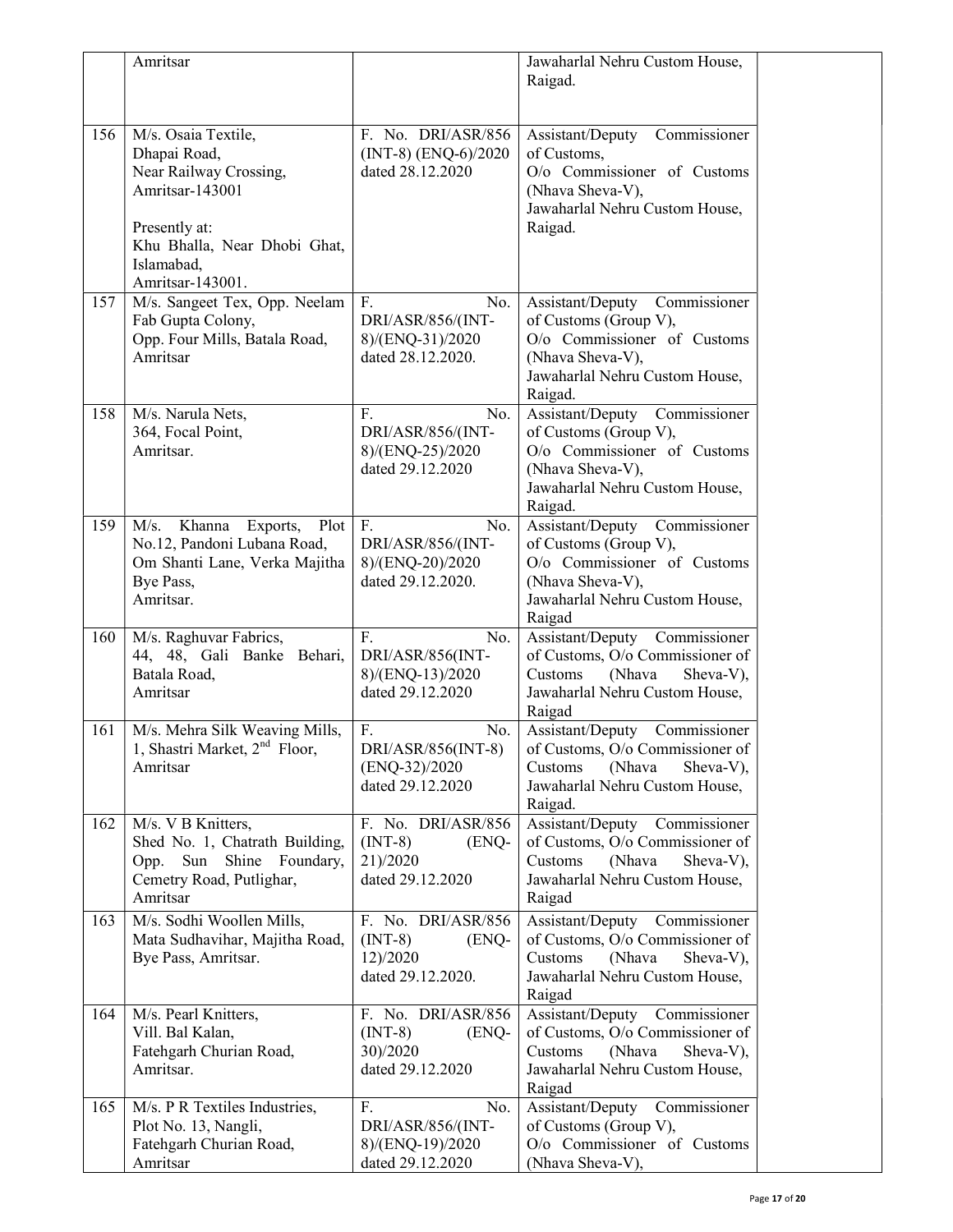|     |                                                                                                             |                                                                                    | Jawaharlal Nehru Custom House,<br>Raigad                                                                                                                  |
|-----|-------------------------------------------------------------------------------------------------------------|------------------------------------------------------------------------------------|-----------------------------------------------------------------------------------------------------------------------------------------------------------|
| 166 | M/s. ARD Knitters,<br>Plot No. 153/2, Vallah Bye Pass<br>Road,<br>Amritsar.                                 | F.<br>No.<br>DRI/ASR/856/(INT-<br>8)/(ENQ-24)/2020<br>dated 30.12.2020             | Assistant/Deputy<br>Commissioner<br>of Customs (Group V),<br>O/o Commissioner of Customs<br>(Nhava Sheva-V),<br>Jawaharlal Nehru Custom House,<br>Raigad. |
| 167 | M/s. K. Knit,<br>Plot No. 30, Industrial Area,<br>Backside Raghav Motors,<br>Batala Road,<br>Amritsar.      | F.<br>No.<br>DRI/ASR/856/(INT-<br>8)/(ENQ-7)/2020<br>dated 30.12.2020              | Assistant/Deputy<br>Commissioner<br>of Customs (Group V),<br>O/o Commissioner of Customs<br>(Nhava Sheva-V),<br>Jawaharlal Nehru Custom House,<br>Raigad. |
| 168 | M/s. N. P. Textile Mills,<br>Near Punjab & Sind Bank,<br>B.K. Dhabe Wali Gali Batala<br>Road,<br>Amritsar   | F.<br>No.<br>DRI/ASR/856/(INT-<br>8)/(ENQ-14)/2020<br>dated 30.12.2020             | Assistant/Deputy<br>Commissioner<br>of Customs (Group V),<br>O/o Commissioner of Customs<br>(Nhava Sheva-V),<br>Jawaharlal Nehru Custom House,<br>Raigad. |
| 169 | M/s. Net Tex,<br>252/253, Gali Bankey Bihari,<br>Batala Road,<br>Amritsar.                                  | F.<br>No.<br>DRI/ASR/856/(INT-<br>8)/(ENQ-33)/2020<br>dated 30.12.2020             | Assistant/Deputy<br>Commissioner<br>of Customs, O/o Commissioner of<br>Sheva-V),<br>Customs<br>(Nhava<br>Jawaharlal Nehru Custom House,<br>Raigad         |
| 170 | P. L. Knitters,<br>H/1/640, Tung Pai,<br>Near Gurudwara,<br>Batala Road,<br>Amritsar                        | F. No. DRI/ASR/856<br>$(INT-8)$<br>(ENQ-<br>11)/2020<br>dated 30.12.2020           | Assistant/Deputy<br>Commissioner<br>of Customs, O/o Commissioner of<br>Customs<br>(Nhava<br>Sheva-V),<br>Jawaharlal Nehru Custom House,<br>Raigad.        |
| 171 | M/s. Sham Synthetics,<br>331, Preet Nagar, Batala Road,<br>Amritsar                                         | F.<br>No.<br>DRI/ASR/856/(INT-<br>8)/(ENQ-26)/2020<br>dated 30.12.2020             | Assistant/Deputy<br>Commissioner<br>of Customs (Group V),<br>O/o Commissioner of Customs<br>(Nhava Sheva-V),<br>Jawaharlal Nehru Custom House,<br>Raigad  |
| 172 | M/s. Sai Shraddha Knitters,<br>Opposite Festyn Era,<br>Verka-Majitha Bye Pass,<br>Amritsar                  | F.<br>No.<br>DRI/ASR/856/(INT-<br>8)/(ENQ-18)/2020<br>dated 30.12.2020             | Commissioner<br>Assistant/Deputy<br>of Customs (Group V),<br>O/o Commissioner of Customs<br>(Nhava Sheva-V),<br>Jawaharlal Nehru Custom House,<br>Raigad. |
| 173 | M/s.<br>Vinayak<br>Shri<br>Embroideries,<br>Khasra No. 255,<br>Gali Banke Behari, Batala Road,<br>Amritsar. | F <sub>r</sub><br>No.<br>DRI/ASR/856/(INT-<br>8)/(ENQ-4)/2020<br>dated 30.12.2020. | Assistant/Deputy Commissioner<br>of Customs, O/o Commissioner of<br>Customs<br>(Nhava<br>Sheva-V),<br>Jawaharlal Nehru Custom House,<br>Raigad            |
| 174 | M/s. Yuba Embroideries,<br>Shed No. 2, I/s BRK Knitters,<br>Kashmir Road,<br>Amritsar.                      | F. No. DRI/ASR/856<br>$(INT-8)$<br>(ENQ-<br>28)/2020<br>dated 30.12.2020           | Assistant/Deputy<br>Commissioner<br>of Customs, O/o Commissioner of<br>Customs<br>(Nhava<br>Sheva-V),<br>Jawaharlal Nehru Custom House,<br>Raigad         |
| 175 | M/s. K. B. Fabrics,<br>Opp. Shanker Printing Mills,<br>Khoo Bhalla, Islamabad,<br>Amritsar.                 | F.<br>No.<br>DRI/ASR/856/(INT-<br>8)/(ENQ-9)/2020<br>dated 30.12.2020              | Assistant/Deputy<br>Commissioner<br>of Customs (Group V),<br>O/o Commissioner of Customs<br>(Nhava Sheva-V),<br>Jawaharlal Nehru Custom House,<br>Raigad. |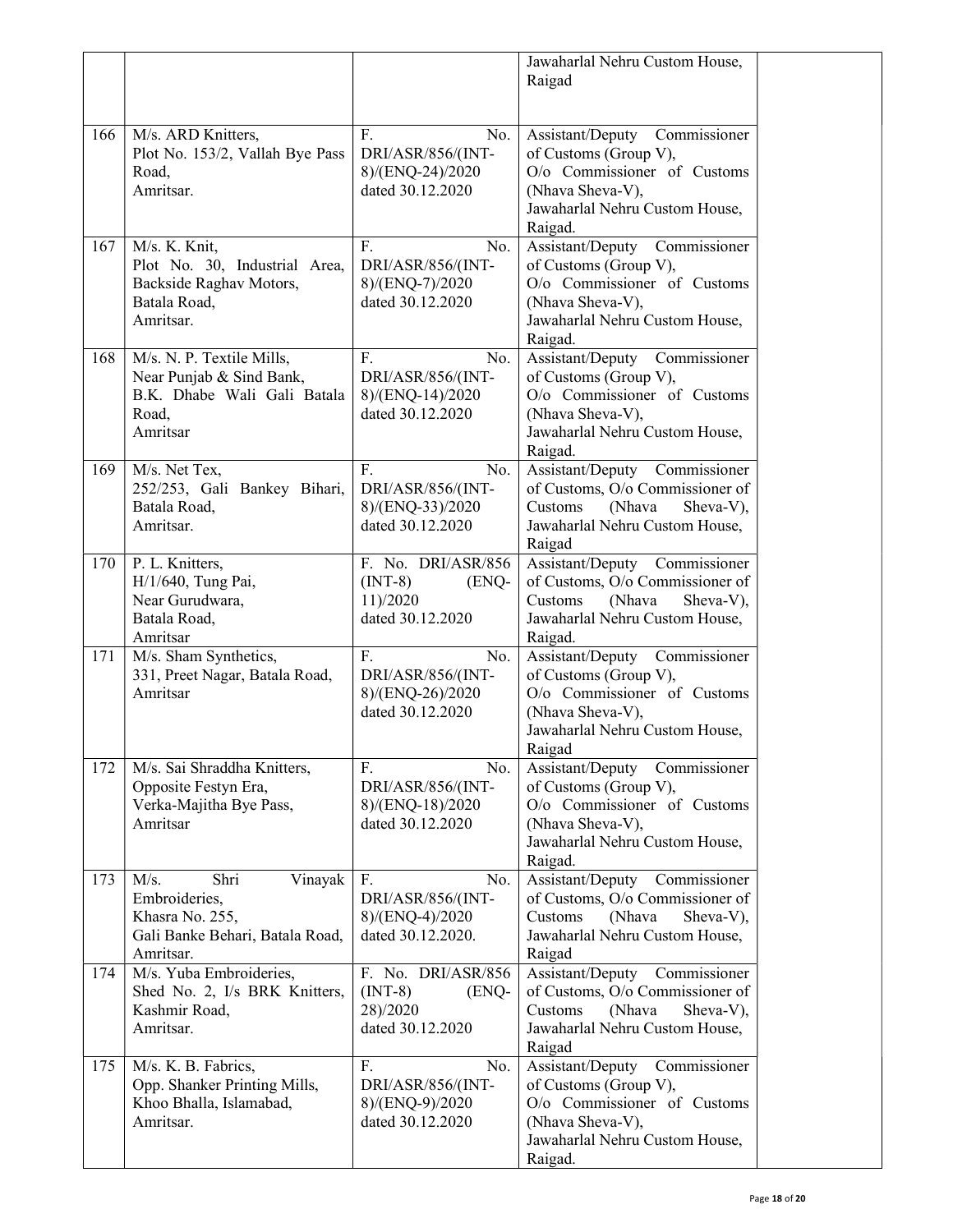| 176 | M/s. Shree Ganesh Knitters,      | F. No. DRI/ASR/856                    | Assistant/Deputy Commissioner    |  |
|-----|----------------------------------|---------------------------------------|----------------------------------|--|
|     | Khasra No. 66/11, Preet Nagar,   | $(INT-8) (ENQ-5)/2020$                | of Customs, O/o Commissioner of  |  |
|     | VPO Nangli, Fatehgarh Road,      | dated 30.12.2020.                     | Sheva-V),<br>Customs<br>(Nhava   |  |
|     | Amritsar.                        |                                       | Jawaharlal Nehru Custom House,   |  |
|     |                                  |                                       | Raigad                           |  |
| 177 | M/s. Ruby Knitting Corporation,  | F.<br>No.                             | Assistant/Deputy Commissioner    |  |
|     | 24, Brahm Nagar,                 | DRI/ASR/856/(INT-                     | of Customs (Group V),            |  |
|     | Lawrence Road,                   | 8)/(ENQ-16)/2020                      | O/o Commissioner of Customs      |  |
|     | Amritsar.                        | dated 30.12.2020.                     | (Nhava Sheva-V),                 |  |
|     |                                  |                                       | Jawaharlal Nehru Custom House,   |  |
|     |                                  |                                       | Raigad.                          |  |
| 178 | M/s. Rajesh Knitting Industries, | F.<br>No.                             | Assistant/Deputy Commissioner    |  |
|     | Khasra No. 2119, Tirath Nagar,   | DRI/ASR/856/(INT-                     | of Customs (Group V),            |  |
|     | Batala Road,                     | 8)/(ENQ-22)/2020                      | O/o Commissioner of Customs      |  |
|     | P.O. Khanna Nagar,               | dated 30.12.2020                      | (Nhava Sheva-V),                 |  |
|     | Amritsar                         |                                       | Jawaharlal Nehru Custom House,   |  |
|     |                                  |                                       | Raigad.                          |  |
| 179 | M/s. V. R. Knitters,             | F.<br>No.                             | Assistant/Deputy Commissioner    |  |
|     | 26, Industrial Area,             | DRI/ASR/856/(INT-                     | of Customs (Group V),            |  |
|     | Opp. Polytechnic Engg College,   | 8)/(ENQ-17)/2020                      | O/o Commissioner of Customs      |  |
|     | Near GNDU,                       | dated 30.12.2020                      | (Nhava Sheva-V),                 |  |
|     | Amritsar                         |                                       | Jawaharlal Nehru Custom House,   |  |
|     |                                  |                                       | Raigad                           |  |
| 180 | M/s. Anaahat Industries,         | F. No. DRI/ASR/856                    | Assistant/Deputy Commissioner    |  |
|     | H5/87,<br>Sandhu<br>Avenue,      | $(INT-8) (ENQ-8)/2020$                | of Customs, O/o Commissioner of  |  |
|     | Backside Auto Piston,            | dated 31.12.2020                      | Sheva-V),<br>Customs<br>(Nhava   |  |
|     | Batala Road,                     |                                       | Jawaharlal Nehru Custom House,   |  |
|     | Amritsar.                        |                                       | Raigad.                          |  |
| 181 | M/s. Universal Industries,       | $\overline{F}$ .<br><b>DRI</b><br>No. | Joint/Additional Commissioner of |  |
|     | Kh. No. 2900/31,                 | DRI/ASR/856/(INT-                     | Customs, O/o Commissioner of     |  |
|     | Jawahar Nagar, Batala Road,      | 8)/(ENQ-20)/2020                      | (Nhava<br>Sheva-V),<br>Customs   |  |
|     | Amritsar                         | dated 30.12.2020.                     | Jawaharlal Nehru Custom House,   |  |
|     | and another.                     |                                       | Raigad                           |  |
| 182 | M/s. Sureka Knitting Mills,      | F <sub>r</sub><br>No.                 | Joint/Additional Commissioner of |  |
|     | Krishna Nagar,                   | DRI/ASR/856/(INT-                     | Customs (Group V),               |  |
|     | Near Escort Hospital,            | 8)/(ENQ-15)/2020                      | O/o Commissioner of Customs      |  |
|     | Verka Bye Pass, Amritsar         | dated 31.12.2020                      | (Nhava Sheva-V),                 |  |
|     | and another.                     |                                       | Jawaharlal Nehru Custom House,   |  |
|     |                                  |                                       | Raigad                           |  |
| 183 | M/s. Varinda Knitters Pvt. Ltd., | DRI<br>F.<br>No.                      | Joint/Additional Commissioner of |  |
|     | Om Shanti Lane, Pandori Road,    | DRI/ASR/856/(INT-                     | Customs, O/o Commissioner of     |  |
|     | Verka Majitha Bye Pass,          | 8)/(ENQ-10)/2020                      | (Nhava<br>Customs<br>Sheva-V),   |  |
|     | Near Fortis Escort Hospital,     | dated 31.12.2020                      | Jawaharlal Nehru Custom House,   |  |
|     | Amritsar                         |                                       | Raigad.                          |  |
|     | and 4 others.                    |                                       |                                  |  |
| 184 | Shiva<br>M/s.<br>Knitters,       | F.<br><b>DRI</b><br>No.               | Principal<br>Commissioner/       |  |
|     | 3643/2272/502,                   | DRI/ASR/856/(INT-                     | Commissioner of Customs,         |  |
|     | Near Nagina Soap<br>Factory,     | 8)/(ENQ-27)/2020                      | Nhava Sheva-V,                   |  |
|     | Batala Road, Amritsar            | dated 31.12.2020.                     | Jawaharlal Nehru Custom House,   |  |
|     | and 3 others.                    |                                       | Raigad.                          |  |
|     |                                  |                                       | Assistant/Deputy<br>Commissioner |  |
|     |                                  |                                       | of Customs (Group V),            |  |
|     |                                  |                                       | O/o Commissioner of Customs      |  |
|     |                                  |                                       | (Import),                        |  |
|     |                                  |                                       | ICD Tughlakabad,                 |  |
|     |                                  |                                       | New Delhi                        |  |
|     |                                  |                                       |                                  |  |